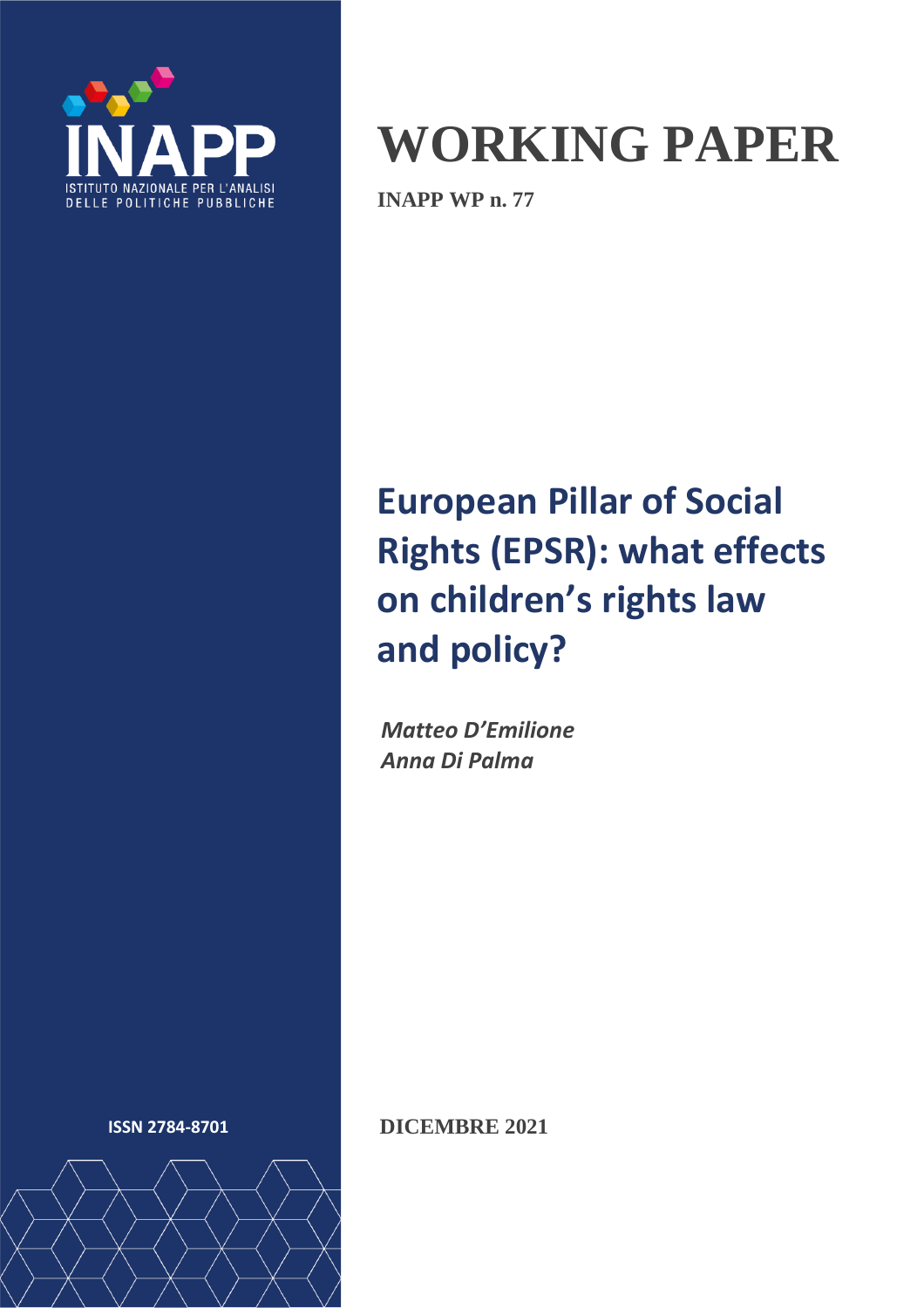## **European Pillar of Social Rights (EPSR): what effects on children's rights law and policy?**

#### **Matteo D'Emilione**

*Istituto nazionale per l'analisi delle politiche pubbliche (INAPP), Roma [m.demilione@inapp.org](mailto:m.demilione@inapp.org)*

**Anna Di Palma** *Scuola superiore Sant'Anna, Pisa [anna.dipalma@santannapisa.it](mailto:anna.dipalma@santannapisa.it)*

DICEMBRE 2021

*The views expressed in this paper are those of the authors and do not necessarily reflect those of INAPP.* 

CONTENTS: 1. Introduction.  $-$  2. The European Pillar of Social Rights in perspective.  $-$  3. Implementing the pillar: legal nature and action plan. – 4. Children's rights law and policy: the role of the EPSR. – 5. Concluding remarks. – References

| Corso d'Italia 33  | Tel. +39 06854471    |               |
|--------------------|----------------------|---------------|
| 00198 Roma, Italia | Email: urp@inapp.org | www.inapp.org |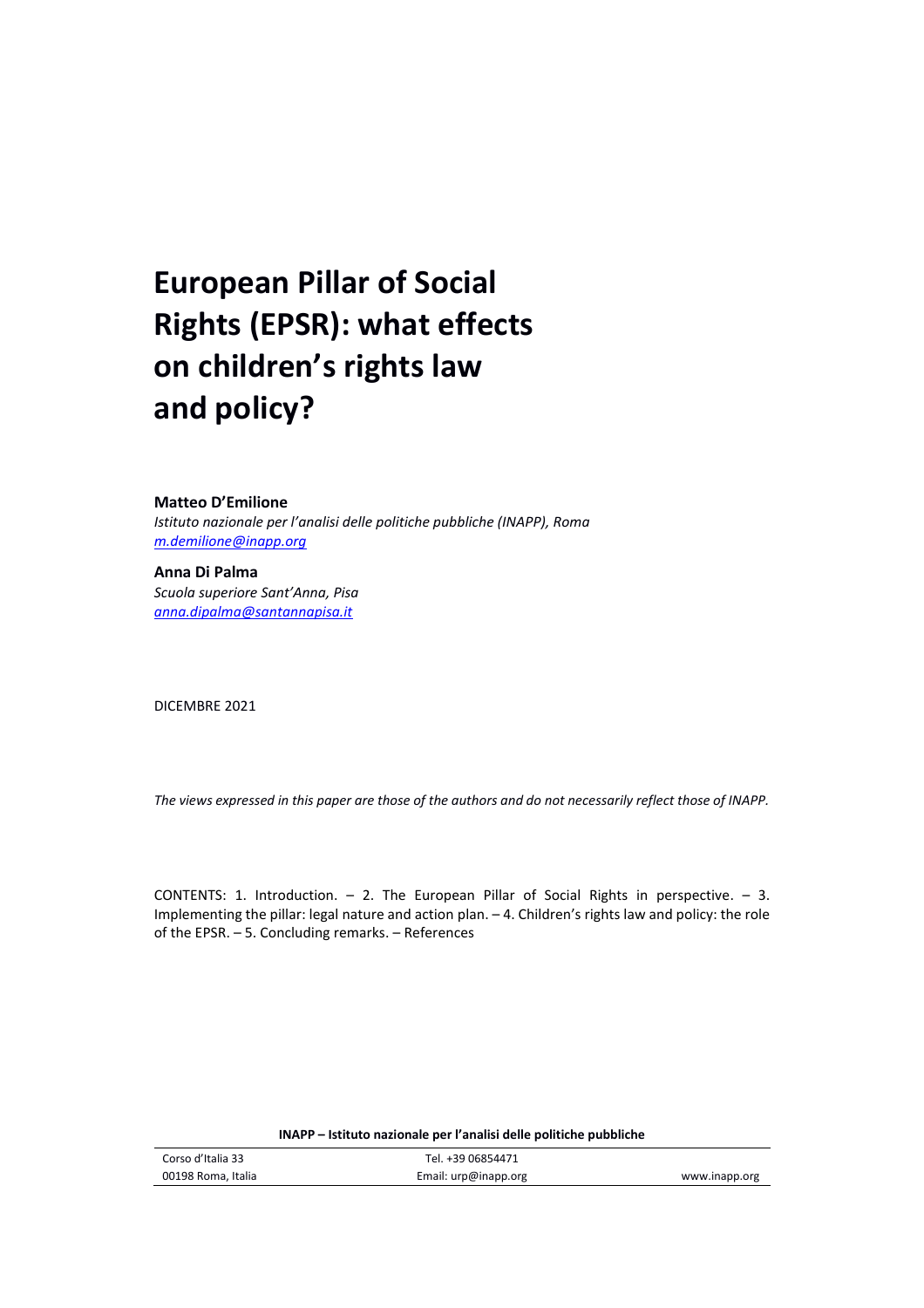### ABSTRACT

## **European Pillar of Social Rights (EPSR): what effects on children's rights law and policy?**

In the last two decades, European Union's countries have been put under significant pressure by the 2007-2008 financial crisis and the more recent Covid-19 pandemic. As a result, social standards have generally worsened - thereby disseminating wide-spreading resentment among citizens. In this framework, the work examines the role of the Union in the improvement of Member States' social conditions through its social policy. In particular, it analyses the impact of the 2017 European Pillar of Social Rights and its Action Plan on children's rights and policy. To do so, section 2 provides an overview of the evolution of the European social policy; section 3 analyses the legal nature, powers and limits of both the Pillar and the Plan; section 4 presents the specific case of children law and policy, and assesses its evolution in the last four years in a multi-level perspective taking into account the example of Italy. Conclusions follow in section 5. Overall, the EU social policy appears to be a controversial field, with MS and several social partners showing reluctance to a major role for the Union in their public affairs. Nevertheless, although a European Social Unions still seems a long way off, there is currently a progressive change of attitude and a more open approach towards a multi-level sharing of competences in the field of social policy.

**KEYWORDS**: European social policy, children's rights, multi-level governance, social inequality

**JEL CODES**: I3, K0

DOI:10.53223/InappWP\_2021-77

**Cite as:** 

D'Emilione M., Di Palma A. (2021), *European Pillar of Social Rights (EPSR). What effects on children's rights law and policy?*, Inapp Working Paper n.77, Roma, Inapp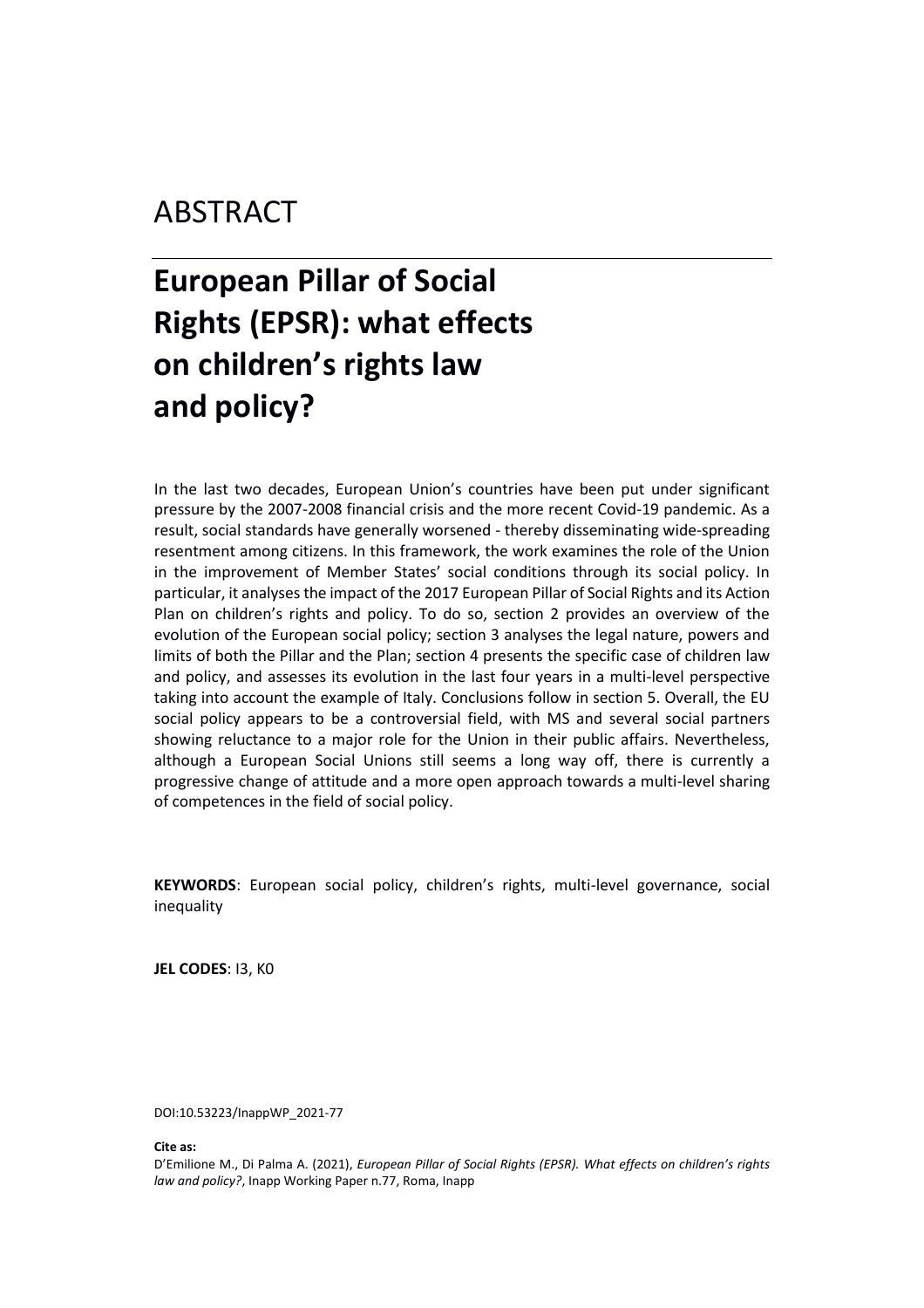#### **1. Introduction**

Since the 2007-2008 financial crisis, several politicians, academics, and journalists have been talking about a spreading *social crisis* in Europe. Generally, the decrease of the Gross Domestic Product (GDP), combined with increased unemployment – especially for the youth – was translated into a decline in real disposable income for families. In this respect, Ólafsson and Stefánsson (2019) built an index to measure the financial hardship of populations in 30 European countries based on three variables, i.e. income poverty, difficulties in making ends meet, material deprivation*.* They found that the most hit social groups were the middle class and the poorest, which were *squeezed* by globalization, advancing technologies and digitalization of work (Ólafsson and Stefánsson 2019, 27; Milanovic 2012). Member States (MS) were still struggling to cope with the aftermath of the crisis when, since the beginning of 2020, the Covid-19 pandemic put them under significant stress, and exacerbated the already existing social tensions which are still persistent nowadays (European Commission 2021). For instance, in the last decade, economic downturns, and the recent pandemic, have tendentially been translated into poorer working and social standards (Nolan 2014), and have given rise to wide-spreading resentment among citizens (Mukunda 2018; Bonotti *et al.* 2021).

In light of this, social policy has been recently gaining greater popularity in academia and policymaking, including at the European Union (EU) level. For instance, after a period of relative absence of the issue, the economic crisis had the merit to give it new salience, which led to a more proactive approach by EU institutions since 2015 – especially since the advent of Commission President Juncker. In particular, among the initiatives that had more potential, the President launched a European Pillar of Social Rights (EPSR) in 2017, which defined twenty principles guiding EU and MS' social policy. In 2021, his successor President von Der Leyen adopted the European Pillar of Social Rights Action Plan to give it concrete application and face the consequences of Covid-19. On the other hand, that was also the result of a different attitude of MS, which have been historically reluctant against EU's *intrusion* in their public affairs (Beaten 2013). However, some criticism has risen concerning its legal nature and implementability on the national level (Rasnača 2017), or, in other words, the concrete impact it can have on European and national social policy. In fact, the Pillar has been adopted through a simple Recommendation, and its Action Plan sets some macro-objectives that disregard state-specific backgrounds.

Given the framework, this working paper examines the historical meaning and effects that the EPSR and its Action Plan have had on EU and national legislation since 2017. To do so, section 2 provides an overview over the evolution of EU social policy, with the aim of understanding its relevance in an historical perspective. It further reconstructs the policy and consultation process behind it, thereby highlighting the controversies and focal points of the discussion among social partners. Then, section 3 analyses the legal nature, powers and limits of both the Pillar and the Plan, and draws the ground in which the initiatives have competence. Finally, section 4 presents the specific case of children law and policy, and assesses its evolution in the last four years in a multi-level perspective. In fact, it firstly reviews EU law evolution, and then considers the case of Italy to shed light on the implementation of the European social strategy on the national level. Conclusions follow in section 5. The paper mainly uses primary institutional sources, including formal statements from the main actors on the EU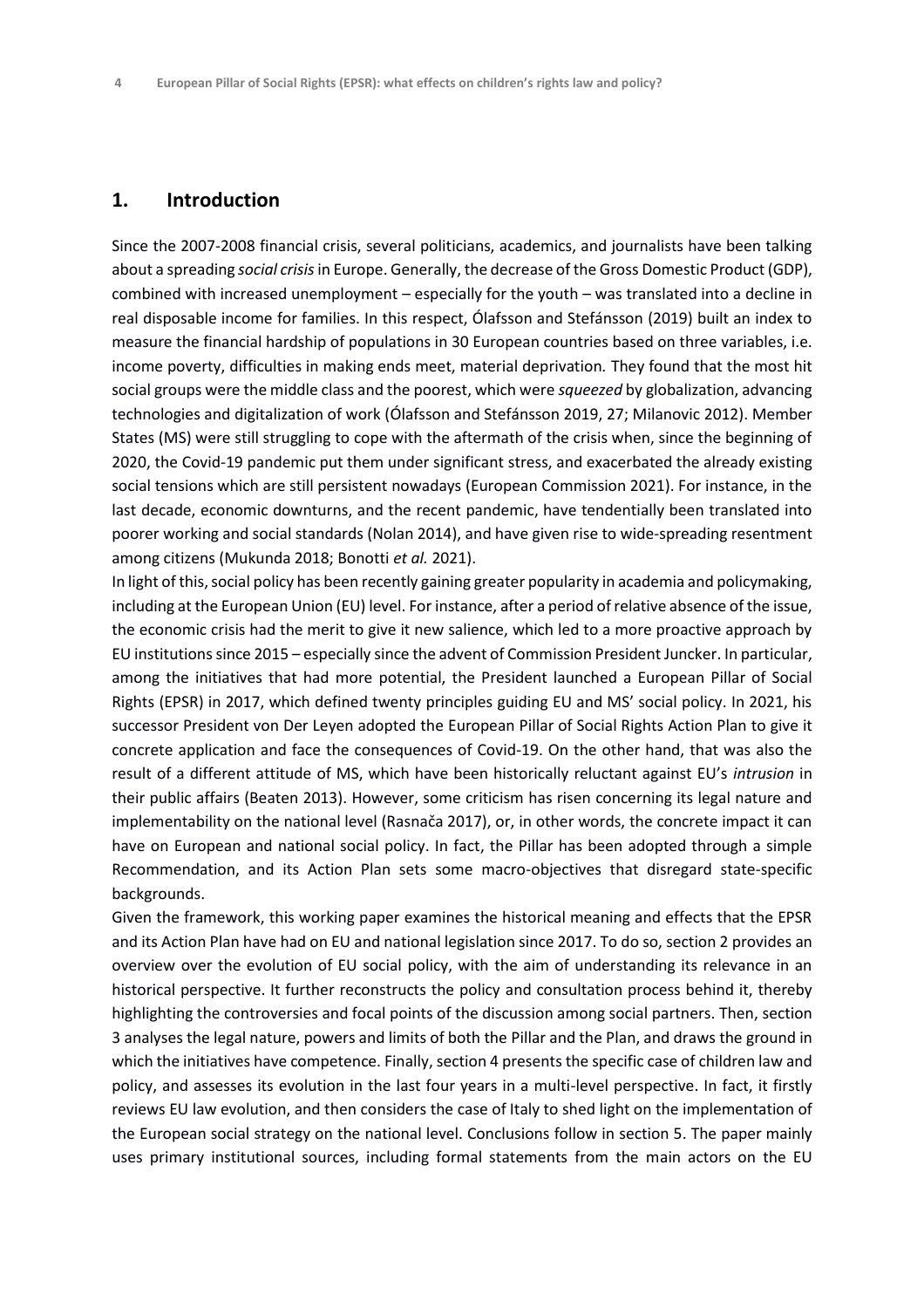landscape, as well as relevant European and national legal texts and policy documents. It additionally employs secondary sources, as academic or journalistic articles, to expand the general view and current understanding of the topic.

#### **2. The European Pillar of Social Rights in perspective**

From the 1950 Treaty of Paris until nowadays, EU social policy has taken different forms and has essentially evolved through four main stages(table 1). During the first period (1950-1992), some initial steps were taken towards employment protection of workers. Nevertheless, it was not until the 1997 Treaty of Amsterdam that the *social period* reached its peak (1992-2005), when employment promotion, and a fairer balance between social policy and monetary union began to be sought. By contrast, the 2005-2015 decade was marked by an initial absence and later questioning of social Europe, which was marked by the 2008 financial crisis. The rethinking of EU social policy of the last years finally gave rise to a new phase of revival opened with the adoption of the European Pillar of Social Rights (EPSR) in 2017 – whose actual implementation is still open to debate.

The initial phase (1951-1992) began with the signing of the Treaty of Paris, whose article 2 set the task of a common market "while safeguarding continuity of employment and taking care not to provoke fundamental and persistent disturbances in the economies of Member States" (EUR-Lex 1951, 6). In 1957, the Treaty of Rome provided the preliminary legal basis for social policy at EU level (Finn and Vaughan 2010, 10; EUR-Lex 1957). In particular, it established explicit legislative competence in areas such as the free movement of workers (articles 48-51), right of establishment (articles 52-58), and further defined the right to social security and non-discrimination in employment. It further founded the European Social Fund (ESF) and the Economic and Social Committee (ESC). As Finn and Vaughan (2010) argued, "many saw this as a fairly limited menu of social policy options as the then EEC was dedicated to the formation of a common market with social policies often playing a compensatory function in striving toward this goal" (ibidem, 4). The unbalance between monetary and social policy was addressed, at least in words, on 19 October 1972 in Paris. Here,

*[t]he Heads of State or Heads of Government emphasized that they attached as much importance to vigorous action in the social fields as to the achievement of the Economic and Monetary Union* (CVCE 2013, 5).

To achieve this goal, they invited institutions to define a social policy programme by 1974, which would make use of the ESF. Consequently, the Commission was instructed to draw a Social Action Programme, and important steps were taken especially in favour of gender equality (Council Directive 75/117/EEC and 76/207/EEC) (EUR-Lex 1975, 1976). In 1986, the Commission passed the Single European Act (SEA) under the Presidency of Jacques Delors, from the French Socialist Party. The President argued for a social dimension of European integration and therefore pushed for a revival of EU social policy. This happened for workers' occupational safety and health through Council Directive 89/391/EEC (EUR-Lex 1989) and the Community Charter of the Fundamental Social Rights of Workers (European Commission 1990). In 1992, a Protocol on Social Policy was attached to the Maastricht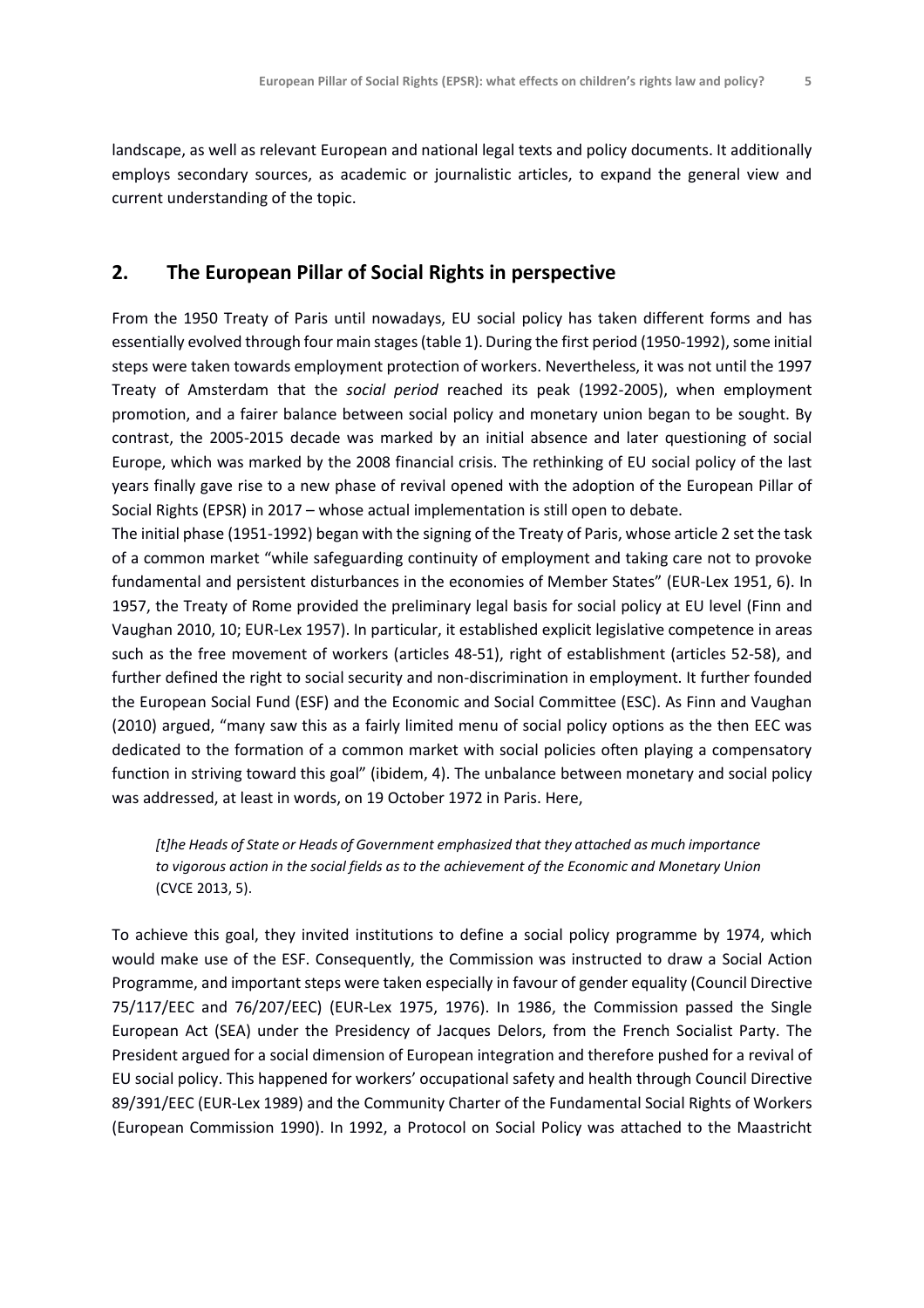Treaty, which included an Agreement on Social Policy, as well as a Protocol on Economic and Social Cohesion (European Union 1989, 93-97; EUR-Lex 1992).

| Time-period                    | <b>EU</b> actions                                      |  |
|--------------------------------|--------------------------------------------------------|--|
| 1) Initial phase (1950-1992)   | 1950 - Art. 2 Treaty of Paris                          |  |
|                                | 1957 - Arts. 48-58 Treaty of Rome                      |  |
|                                | 1972 - The Paris Summit                                |  |
|                                | 1974 - Social Action Programme                         |  |
|                                | 1975 - Directive 75/117/EC on equal pay                |  |
|                                | 1976 - Directive 76/207/EEC on equal treatment         |  |
|                                | 1986 - Single European Act                             |  |
|                                | 1989 - Charter of Fundamental Rights of Workers        |  |
|                                | 1992 - Maastricht Treaty and Protocol on Social Policy |  |
| 2) Social period (1992-2005)   | 1993 - Council Directive 93/104/EC on working time     |  |
|                                | 1997 - Amsterdam Treaty and Social Protocol            |  |
|                                | 2000 - Lisbon Strategy and Open Method of Coordination |  |
|                                | 2000 - Charter of Fundamental Rights                   |  |
| 3) Absent EU social policy     | 2007 - Lisbon Treaty incorporating the Charter         |  |
| $(2005 - 2015)$                | 2010 - Europe 2020                                     |  |
| 4) Revival of EU social policy | 2017 - President Juncker, "Triple A Social Europe"     |  |
| $(2015-present)$               | 2017 - European Pillar of Social Rights                |  |
|                                | 2021 - Action Plan and Porto Summit                    |  |

**Table 1.** The Evolution of EU social policy (1950-2021) - main steps

Source: Authors' elaboration

The *social period* (1992-2005) was the outcome of the criticism against the Maastricht Treaty. Indeed, leftist parties, trade unions, NGOs and academics argued that, despite the efforts of Delors, the Treaty was unbalanced, as too little attention was given to social policy compared to monetary union measures. This led to the adoption of the European Employment Strategy in 1997 (EUR-Lex 1997a). This inaugurated a new approach to social issues which was no longer based on legislative harmonisation, but rather on convergence towards best practices (Pochet 2020, 15). It was later adopted and made legally binding through the Employment chapter in the Amsterdam Treaty (EUR-Lex 1997b). While Member States had primary responsibility to coordinate and implement policies, the Community's contribution relied on "encouraging cooperation between Member States and by supporting and, if necessary, complementing their action" (article 109p) (EUR-Lex 1997b, 33). More widely, the Treaty broadened EU competencies in gender equality from the issue of pay to all labour force issues, as well as in health and safety to all working conditions (Liebfired 2005). Another decisive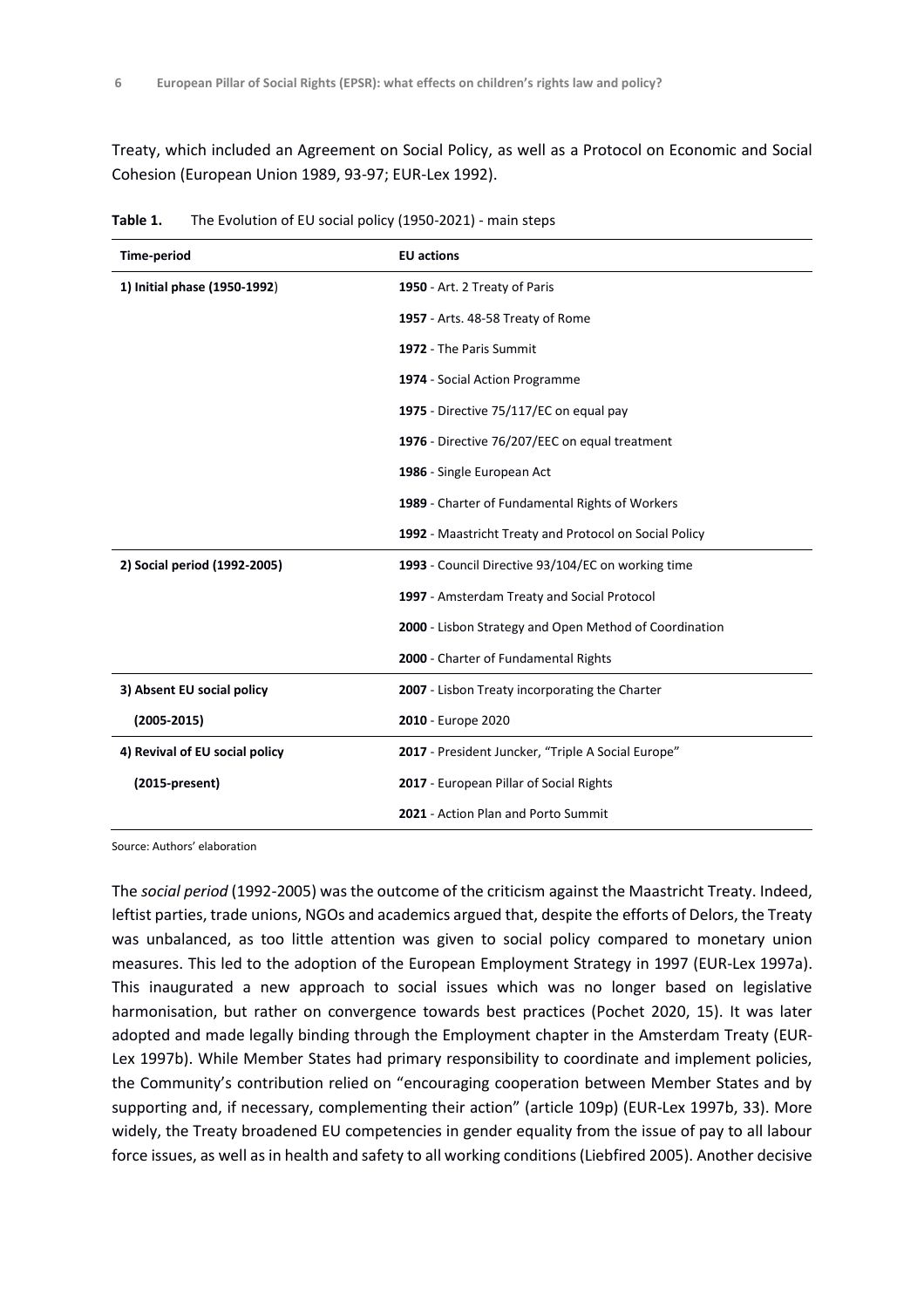step was the adoption of the Lisbon Strategy in 2000 as a new mode of governance for social issues (Pochet 2020, 18). That through the launching of an Open Method of Coordination (OMC) based on the definition of guidelines, indicators, targets, and periodic monitoring on the national level. In fact, the OMC was conceived since its beginning as a decentralized approach involving different actors on different levels in line with the subsidiarity principle. In other words, a system of governance based on soft law rather than legally binding documents built on the model of EES and NAPs. Concretely, OMC processes have evolved differently depending on the policy in question (Zeitlin and Pochet 2005). In fact, as explained by Citi and Rhodes (2006), "there are in fact many new modes of governance as there are policy areas, each with their different histories, formats, procedures and rationales" (Citi and Rhodes 2006, 9). Gradually, OMC-type processes were extended to social inclusion (Nice Council 2000), pensions (Stockholm 2001) and healthcare (Gotenberg 2001). Nevertheless, unlike employment policy under EES and macro-economic policy under Broad Economic Policy Guidelines (BEPGs 2000) which were treaty-based, OMC in the social field is seen as having a more ambiguous legal and institutional status (Citi and Rhodes 2006, 467). To balance this ambiguity, the *Charter of Fundamental Rights* was adopted as a political declaration at the 2000 Nice European Council. The Charter was incorporated in the 2003 Draft Constitutional Treaty and, later, in the 2007 Lisbon Treaty *–* as the latter was not ratified following France's and Netherlands' national referenda in 2005.

In 2005, social policy disappeared from the EU political agenda, basically because of three factors (Pochet 2020). Firstly, EU enlargement to Central and Eastern European countries, as the *social dimension* was not an issue during the process, and "governments of almost all the new Member States made it clear that they were not in favour of binding European social rules and standards" (ibidem, 18). Secondly, another element concerned the political shift to the right on the national and EU level. In fact, between 2005 and 2010, MS were largely dominated by conservative, liberal or nationalist governments. *Inter alia,* Angela Merkel won the Federal elections in Germany, Silvio Berlusconi was in power in Italy and Jacques Chirac in France, soon to be replaced by Nicolas Sarkozy. Additionally, the European People's Party (EPP), grouping EU right-parties, gained 34,9% in the 2004 European elections, while Social and Democratic parties (S&D) gained 27,3%. The EU Commissions was led by Portugal's José Manuel Barroso, backed by a strong majority of centre-right commissioners. Thirdly, a major change of direction was marked by the EU Court of Justice's (CJEU) set of judgments (*Laval* and *Viking* cases ECJ 2007; *Rüffert* and *Luxembourg* cases ECJ 2008) affecting the principle of equal treatment of national and European workers, as the various judgements accepted the existence of competing social standards in time of pay, working time and conditions in the same territory for workers only temporarily working in another country, also known under the name of *posting workers* (Ghailani 2009).

The 2007-2008 financial crisis hit EU countries at a time EU social policy was staggering. As suggested by Begg (2008), the crisis uncovered the failure of the economic-financial system and mode of governance, and exacerbated the increase of inequalities, with GDP growth no longer resulting in an increase in collective well-being. However, as a positive result, the complex period relaunched national social policy debates, especially on employment promotion. On this line, the Commission launched *Europe 2020*, or the successor to the Lisbon Strategy, which considered the development of labour skills and the fighting of poverty two major strategic goals for the next decades. Nevertheless, in concrete terms, social policy was becoming less and less prominent: Natali (2012) examined the possibility of a disappearance of the social model, while Vanhercke (2011) wondered whether the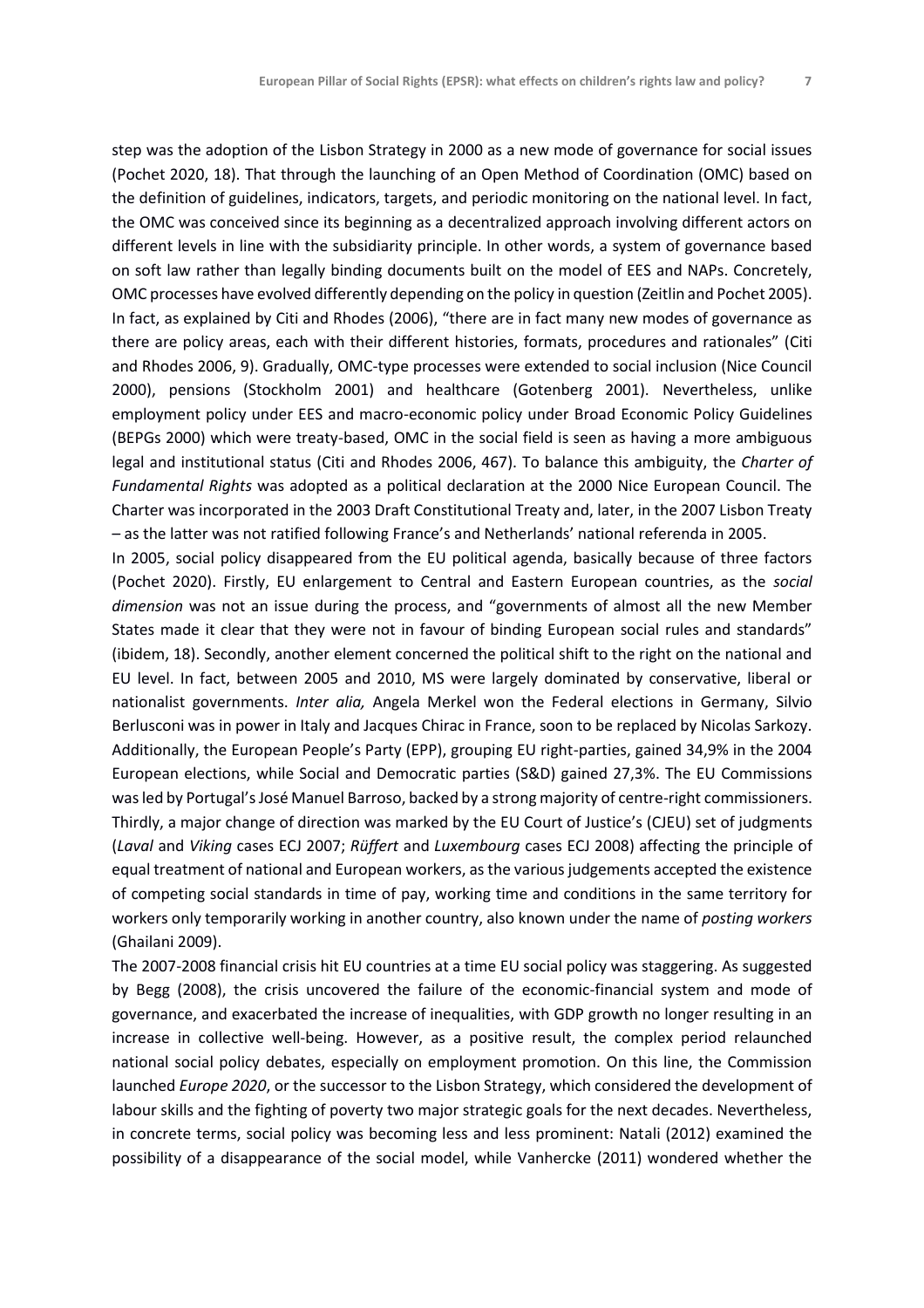social dimension of Europe 2020 was an oxymoron. Afterwards, the banking crisis became a sovereigndebt one in 2010. In the attempt to avoid the collapse of the eurozone, a new type of governance was put in place, which was based on the key role played by the European Central Bank (ECB). In fact, the *Troika*, which was composed by the Commission, the ECB, and the International Monetary Fund (IMF), imposed its conditions of austerity on countries at risk of bankruptcy (Greece, Portugal, Spain, Ireland, Cyprus) (Degryse 2012). For some of those countries, this new governance meant a reduction in social standards (Degryse and Pochet 2012). For instance, in the ECB's strategy, social policy was an "adjustment variable for a monetary union without its own budget" (Pochet 2020, 23). As highlighted by, *inter alia,* Natali (2012), market efficiency was the priority on the EU level, social policies were left to MS. As a consequence, the EU was divided into two blocks: Germany, Austria, Benelux, Scandinavia and Poland coped sufficiently with the crisis, while Greece, Portugal, Spain, Ireland, Italy, the Baltic, Romania and Bulgaria largely suffered *austeritarianism*, or the almost obsession towards austerity measures (Hyman 2015).

Since 2015, the political landscape on the EU and national level has undergone some significant changes (Pochet 2020, 24). First, the Brexit campaign and vote was the result of a growing Eurosceptic sentiment instrumentalised by rising populist movements. These last have been able to give voice to the social needs of the vulnerable, while national politics has seen an unprecedented collapse of social democracy – i.e. Germany, Austria, France, Italy, the Netherlands and in Czechia. Furthermore, on the EU level, 2014 EP elections attested a gradual political shift towards Eurosceptic parties at the expense of EPP and S&D. In this context, EU institutions pushed for a reflection on the new role of the Union. In particular, the Commission President Jean-Claude Juncker – despite the centre-right leaning majority – launched the idea of a *Triple A Social Europe*, meaning the revival of EU social policy and the end of the Barroso austerity era. In this case, social rights' protection went hand in hand with the relaunch of European integration (Pochet 2020, 25). In his opening statement "A New Start for Europe. My Agenda for Jobs, growth, Fairness and Democratic Change" (Jean-Claude Juncker, Candidate for President of the European Commission, Strasbourg 15 July 2014), he publicly recognized the importance of a "social impact assessment" (Juncker 2014, 8) of any support and reform programme. In particular, he stated:

*The social effects of structural reforms need to be discussed in public. I am a strong believer in the social market economy. It is not compatible with the social market economy that during a crisis, ship-owners and speculators become even richer, while pensioners can no longer support themselves*. (Juncker 2014, 8)

Moreover, in 2015, the President published the report "Completing Europe's Economic and Monetary Union" (Juncker *et al.* 2017) in close cooperation with the then Presidents of the European Council, the Eurogroup, the European Central Bank (ECB) and the European Parliament (EP) – namely Donald Tusk, Jeroen Dijsselbloem, Mario Draghi and Martin Schulz. In their review, it was acknowledged that a strong monetary union was not possible if not supported by convergence and social cohesion among Member States (MS). In particular, the document stressed that "for EMU to succeed, labour market and welfare systems need to function well and in a fair manner in all euro area Member States" (ibidem, 8). In this context, he launched the idea of a European Pillar of Social Rights (EPSR) as part of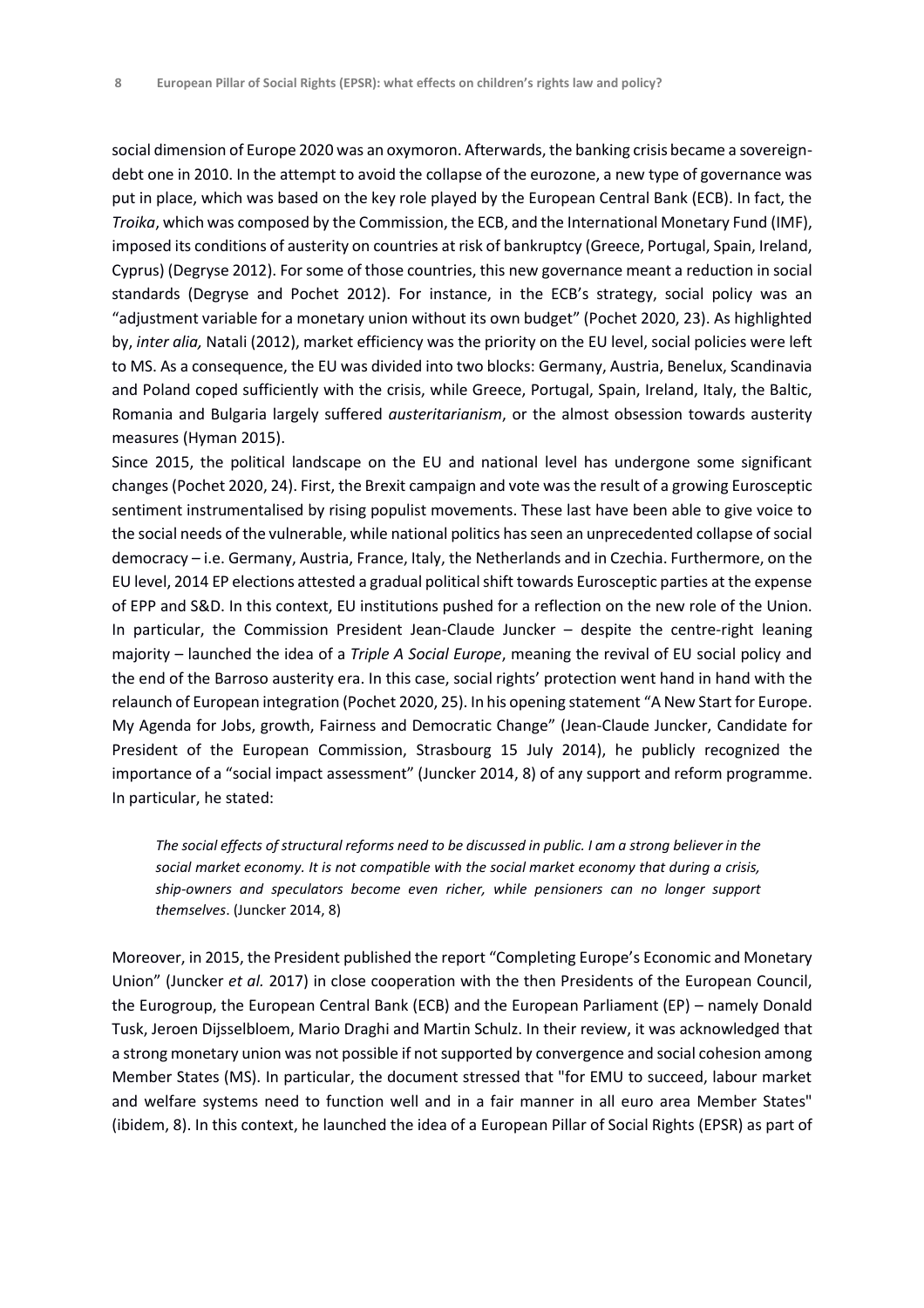the effort for "a fair and truly pan-European labour market", as outlined by President Juncker in his *State of the Union 2015* speech (Juncker 2015, 18). Specifically, he affirmed:

*I will want to develop a European pillar of social rights, which takes account of the changing realities of Europe's societies and the world of work. And which can serve as a compass for the renewed convergence within the euro area […] This European pillar of social rights should complement what we have already jointly achieved when it comes to the protection of workers in the EU. I will expect social partners to play a central role in this process*." (Juncker 2015, 18).

The EPSR was therefore the outcome of a new institutional awareness on the relevance of social policy in Europe, and was outlined through an unprecedented dialogue among institutions and social partners. In fact, according to the President, public legitimacy on the issue was a necessary first step to launch the Pillar. That because support from MS was necessary to undertake any significant step in EU social policy, considering the heterogeneity of interests of States and their general reluctance to EU's action in this sensitive policy-field (Crespy 2020; Baeten 2013). Therefore, a period of consultation of EU institutions and social partners was set up between 2016 and 2017. As outlined by the "Commission Staff Working Document. Report of the public consultation" (EUR-Lex 2017c) published in April 2017, the consultation was unprecedently far-reaching, involving beyond 2,500 participants in over 60 meetings (ibidem, 4). Stakeholders overall provided around 200 position papers, and the online questionnaire received 16,560 replies (ibidem, 5). They included citizens, Member States (MS), EU institutions, social partners, civil society groups and the European research community and international organizations (ibidem, 7). Overall, the consultation focused on the role and nature of the Pillar, including its purpose, scope, legal nature, and implementation (ibidem, 8-23). Currently, the Pillar is designed around three main chapters*: i. equal opportunities and access to the labour market; ii. fair working conditions; iii. adequate and sustainable social protection* (EUR-Lex 2017b). Each of them defines some policy domains to which some principles are attached – twenty in total (see figure 1). These latter derive from the Treaty on European Union (TEU), the Treaty on the Functioning of the European Union (TFEU), the Charter of Fundamental Rights and the case-law of the Court of Justice of the European Union (CJEU), the Social Charter adopted by the Council of Europe (CoE) and Recommendations from the International Labour Organization (ILO) (EUR-Lex 2016, 6).

However, the Pillar does not only reiterate the EU acquis, but rather includes some inedited elements: the right to adequate minimum income benefits (principle 14), the right to fair wages (principle 6) and the rights to adequate social protection for the self-employed (principle 12) (Rasnača 2017). Furthermore, it adds new programmatic elements to existing hard law. For example, article 151 TFEU sets out that the EU and MS shall promote employment, while article 153 provides that the EU shall adopt minimum requirements and support MS efforts to integrate the persons excluded from the labour market. On its part, article 4 of the Pillar on Active support to employment provides that

*a. Everyone has the right to timely and tailor-made assistance to improve employment or selfemployment prospects. This includes the right to receive support for job search, training and requalification. Everyone has the right to transfer social protection and training entitlements during professional transition; b. Young people have the right to continued education, apprenticeship, traineeship or a job offer of good standing within 4 months of becoming unemployed or leaving education; c. People unemployed have the right to personalised, continuous and consistent*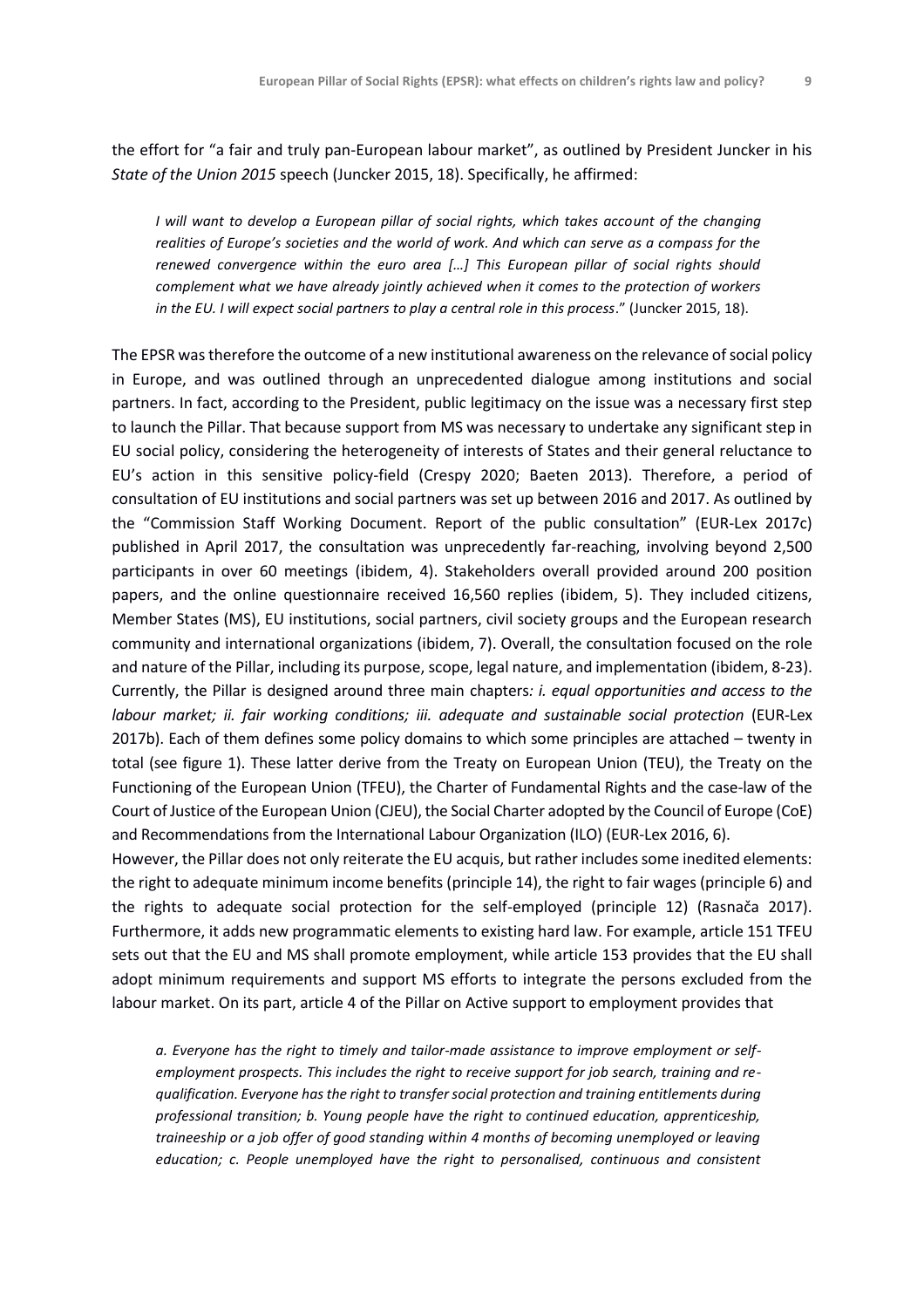*support. The long-term unemployed have the right to an in-depth individual assessment at the latest at 18 months of unemployment*. (EUR-Lex 2017b, 12).

Since the EPSR is not a simple combination of existing hard law deriving from the EU acquis, it is not intrinsically enforceable, but rather requires appropriate measures by European and national institutions to be implemented. To understand the concrete powers of the initiative, as well as the possible effects that it can have on MS, it is necessary to focus on its legal nature and the implementation instruments it has been invested by the Commission, as next section will examine.





Source: European Commission 2021, COM(2021) 102 final [<https://bit.ly/3pgjFNI>](https://bit.ly/3pgjFNI)

#### **3. Implementing the Pillar: legal nature and Action Plan**

The legal nature and implementation of the Pillar were two widely discussed topics during the public consultation. As regards the first, the debate was primarily on the binding *vs* non-binding nature of the initiative. Namely, trade unions and NGOs supported the idea of a binding Pillar, while the majority of MS' government representatives and employer organisations favoured the use of soft policy.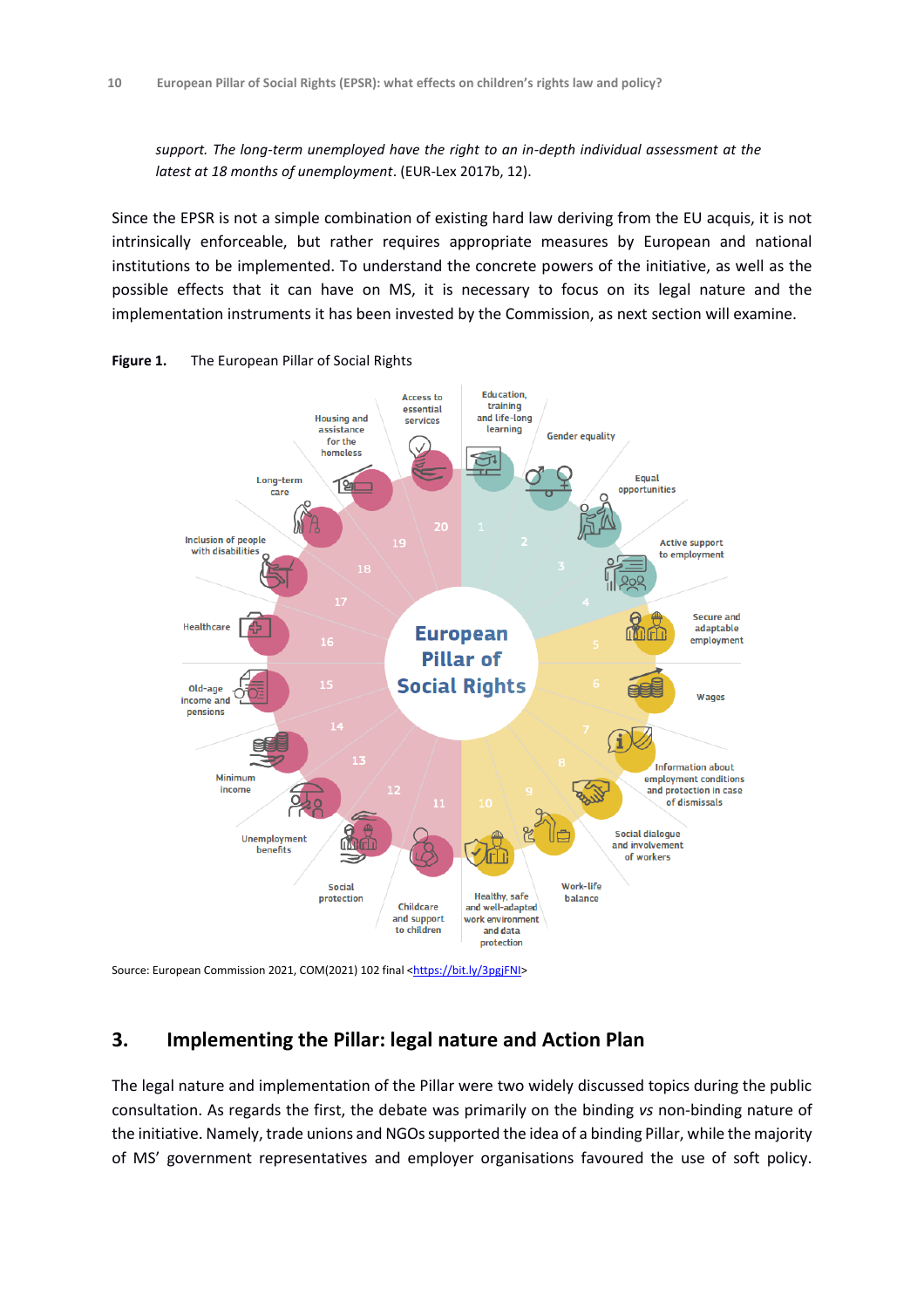Furthermore, a better clarification between right and principles was demanded. Overall, stakeholders stressed the need for strong political commitment regardless of the final legal framework chosen. The final discussed point was the actual implementation of the Pillar. A strong position was

*[…] the need to respect the distribution of competences at EU, national and sub-national levels, subsidiarity, and the autonomy of social partners. The instruments deployed should reflect the primary responsibility of national governments and social partners in making social rights and principles operational on the ground* (EUR-Lex 2017c, 16).

Concerning the preferences for concrete instruments, government representatives favoured policy tools – European Semester, OMC, establishment of targets, monitoring, EU funds' employment, social dialogue – while trade unions and NGOs expressed their support for binding instruments and legislation update. What agreement did they find?

To clarify the nature of the proposal, it is important to start from the legal analysis of the instruments through which the Pillar was finally adopted. Namely, it was firstly launched on 26 April 2017 under the form of a Recommendation based on article 292 TFEU – as a Communication from the Commission gave notice (EUR-Lex 2017a). The Recommendation, according to article 288 TFEU, is an instrument that has no binding force on MS, and rather pertains to EU soft body of law. As an additional element, the *Communication* proposed an interinstitutional proclamation to adopt the Pillar, which was delivered on 13 December 2017 by the EU Parliament, Council and Commission (EUR-Lex 2017b). Although article 295 TFEU provides that interinstitutional agreements *may* be binding, the wording of EU bodies is clear: the Pillar is not adopted through agreement, but *proclaimed*, announced by institutions. In this sense, "the proclamation is an expression of political commitment by the proclaiming actors […] and expresses political commitment to endorse the EPSR's principles" (Rasnača 2017). For instance, as emerged from the public consultation on the initiative, while NGOs and trade unions supported the idea of a binding Pillar,

*[…] national government representatives in a majority of Member States and employer organisations expressed their disagreement over the potentially prescriptive nature of the principles and favoured the use of soft policy* (EUR-Lex 2017c, 14).

Generally, EU competences are governed by the principles of *conferral* and *subsidiarity*, which are in their turn defined under article 5 TEU, which provides that

2. *Under the principle of conferral, the Union shall act only within the limits of the competences conferred upon it by the Member States in the Treaties to attain the objectives set out therein. Competences not conferred upon the Union in the Treaties remain with the Member States*. *3. Under the principle of subsidiarity, in areas which do not fall within its exclusive competence, the Union shall act only if and in so far as the objectives of the proposed action cannot be sufficiently achieved by the Member States, either at central level or at regional and local level, but can rather, by reason of the scale or effects of the proposed action, be better achieved at Union level.* (EUR-Lex 2012a, 18).

Specifically, competence in social affairs is regulated by article 153 TFEU, stating that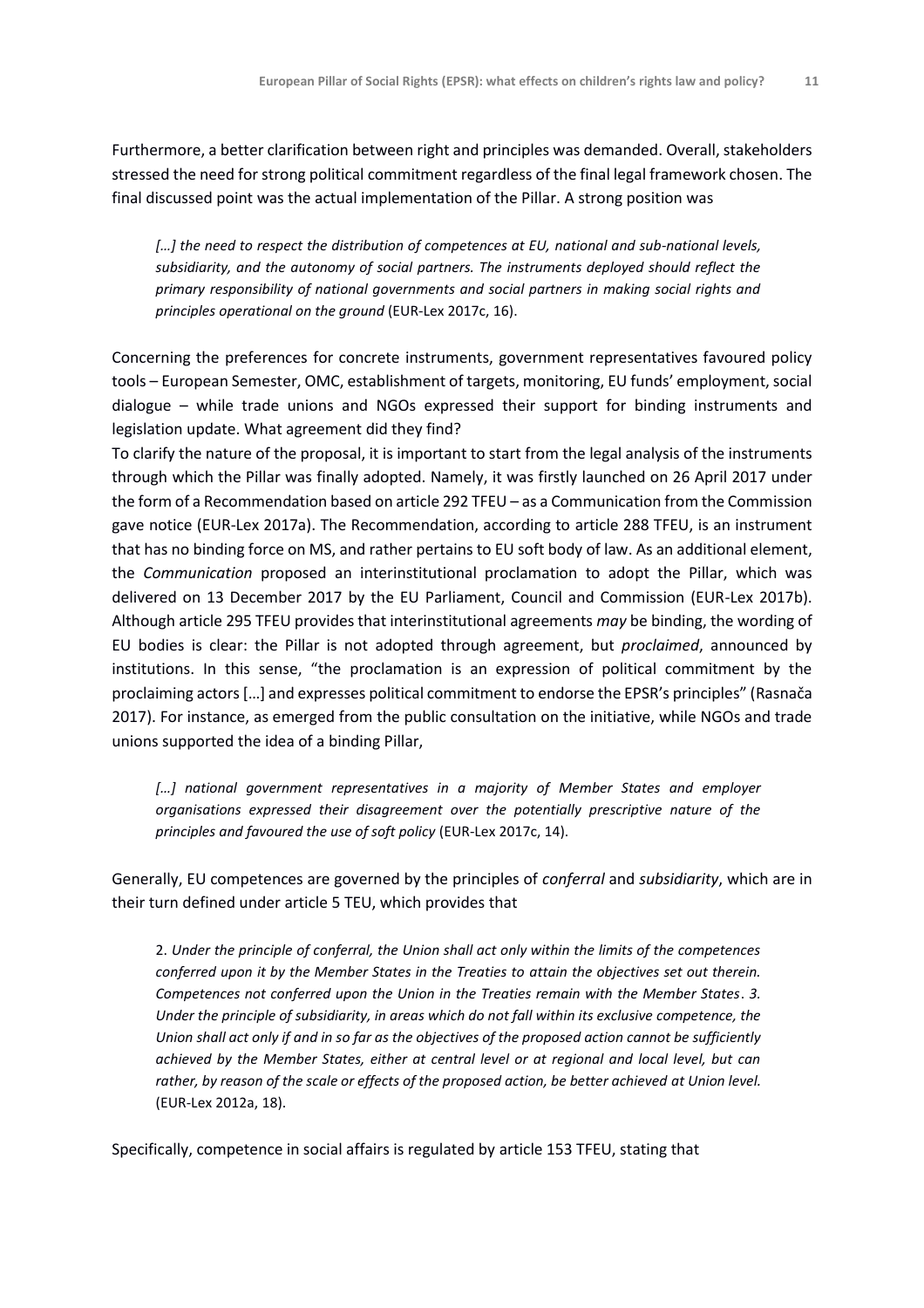*[…] the Union shall support and complement the activities of the Member States in the following fields: (a) improvement in particular of the working environment to protect workers' health and safety; (b) working conditions; (c) social security and social protection of workers; (d) protection of workers where their employment contract is terminated; (e) the information and consultation of workers; C 326/114 EN Official Journal of the European Union 26.10.2012 (f) representation and collective defence of the interests of workers and employers, including co-determination, subject to paragraph 5; (g) conditions of employment for third-country nationals legally residing in Union territory; (h) the integration of persons excluded from the labour market, without prejudice to Article 166; (i) equality between men and women with regard to labour market opportunities and treatment at work; (j) the combating of social exclusion; (k) the modernisation of social protection systems without prejudice to point (c).* (EUR-Lex 2012b, 114-115).

The areas of competence therefore include those covered by the three chapters of the Pillar – *i. equal opportunities and access to the labour market*; *ii. fair working conditions*; *iii. social protection and inclusion* (EUR-Lex 2017b). In particular, under article 153 TFEU, directives can be adopted by the EU Parliament and Council through ordinary legislative procedure on *i.*, *ii.* and *iii.;* and by the Council acting unanimously with a special legislative procedure, after consulting the Parliament, on *iii*. The provisions shall exclude "any harmonisation of the law and regulations of the Member States" (EUR-Lex 2012b, 115), shall not affect their "financial equilibrium" or apply to "pay, the right of association, the right to strike or the right to impose lock-outs" (ibidem, 116). However, despite EU room for manoeuvre, MS have been traditionally reserved about accepting European intervention in their social policy, and their *primary responsibility* has often outweighed and obscured European shared competence in social policy (Baeten 2003). This was also the case for the Pillar, as a strong point coming from the consultation was

*[…] the need to respect the distribution of competences at EU, national and sub-national levels, subsidiarity, and the autonomy of social partners. The instruments deployed should reflect the primary responsibility of national governments and social partners in making social rights and principles operational on the ground*. (EUR-Lex 2017c, 16).

As a result of this political (un)willingness, the Pillar provides that, for the principles to be legally enforceable, they first require "dedicated measures or legislation to be adopted at the appropriate level" (EUR-Lex 2017b, 11). In particular, as clarified by the EU Parliament, Council and Commission

*Delivering on the European Pillar of Social Rights is a shared political commitment and responsibility […] At Union level, the European Pillar of Social Rights does not entail an extension of the Union's powers and tasks as conferred by the Treaties. It should be implemented within the limits of those powers. […] In particular, the establishment of the European Pillar of Social Rights does not affect the right of Member States to define the fundamental principles of their social security systems and manage their public finances, and must not significantly affect the financial equilibrium thereof*. (EUR-Lex 2017b, 12).

Thus, EU institutions could have played a more significant role within the EPSR project, but it was soon clear that MS would have rejected such a deal. Aware of the difficulties for individual countries to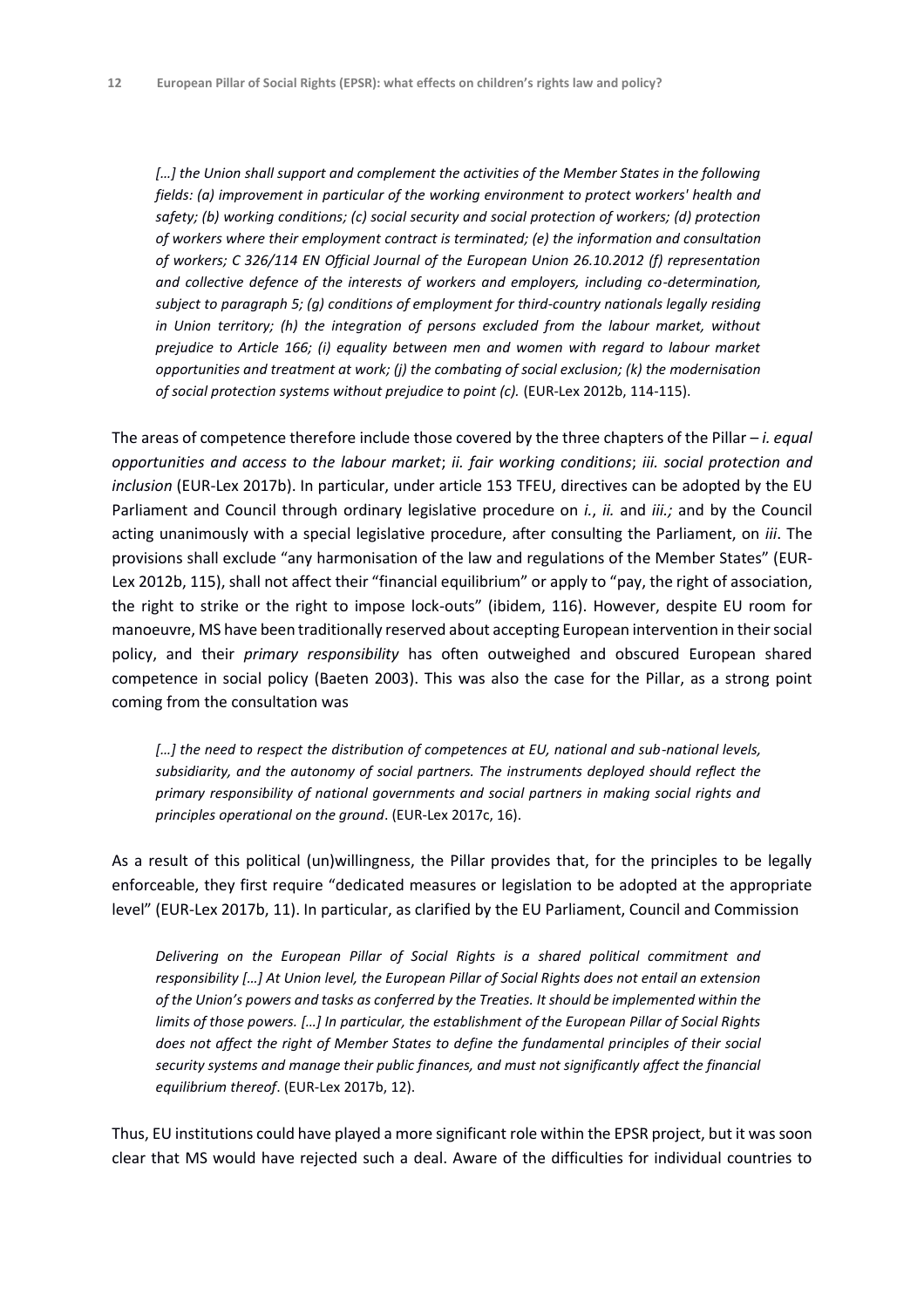implement the principles, on 4 March 2021, the Commission proposed a European Pillar of Social Rights Action Plan to give the Pillar concrete application through a set of macro-objectives that should be met by 2030 (EUR-Lex 2021a), which were later publicly endorsed in Portugal in May 2021. The need for its actual implementation ended up being a priority during Covid-19.

The current pandemic has exposed European countries to significant changes in economy, welfare, and people's social life. Namely, according to the European Centre for the Development of Vocational Training (Cedefop), almost 7 million EU jobs will be lost or not created due to the pandemic over the period 2019-22 (Cedefop 2021). Additionally, population percentage at risk of poverty has been increasing in several EU countries, including in Italy, France, Portugal, Greece, Ireland, Sweden, Austria and Bulgaria (Eurostat 2021). In this context, the actual implementation of the EPSR is more necessary than ever. In current Commission President von der Leyen's words:

*As we overcome the pandemic, as we prepare necessary reforms and as we speed up the twin green and digital transitions, I believe it is time to also adapt the social rulebook. A rulebook which ensures solidarity between generations. A rulebook that rewards entrepreneurs who take care of their employees. Which focuses on jobs and opens up opportunities. Which puts skills, innovation and social protection on an equal footing.* (Von der Leyen 2021).

On 14 January 2020, the Commission committed to launch an Action Plan in early 2021 to support the Pillar through the Communication on a Strong Europe for Just Transitions (EUR-Lex 2020). It invited EU institutions and bodies, Member States, regions, civil society organisations and think tanks to share their views by November 2020. As the Report on the consultation points out (EUR-Lex 2021b), the Commission received 1041 written contributions and organised 23 high-level webinars in EU Member States. Discussions addressed the most urgent social priorities, attached concrete proposals, as well as the instruments and strategies for their implementation. Each EPSR principle was analysed and considered in these terms.

The Plan was launched by a Commission *Communication* on 4 March 2021 (Eur-Lex 2021a). It set out a number of EU actions that the Commission will be committed to take during its mandate and put three EU-level targets to be achieved by 2030 aimed at steering national policies and reforms. As regards the latter, the first objective expects at least 78% of the population aged 20 to 64 to be in employment by 2030. Furthermore, to halve the gender employment gap, increase the provision of formal early childhood education and care (ECEC), and decrease the rate of young people neither in employment, nor in education or training (NEETs) aged 15-29 from 12.6% to 9% (ibidem, 6). The second target foresees at least 60% of all adults participating in training every year. That should go hand in hand with the possession of basic digital skills for at least 80% of the population aged 15-74, and the reduction of early school leaving. Currently, only 37% of adults were participating in training in 2016, and 10.2% of young people left school in advance in 2019 (ibidem, 6). Thirdly, the reduction of people at risk of poverty or social exclusion by at least 15 million by 2030. For instance, in 2019, 91 million people were at risk of poverty or social exclusion in the EU, out of which 17.9 million were children aged 0-17 (ibidem, 7). The launch of the targets run in parallel with the revision of the Social Scoreboard. Namely, several headline indicators were added: adult participation in learning during the last 12 months; at-risk-of-poverty rate or exclusion for children (0-17); disability employment gap; housing cost overburden (EUR-Lex 2021c).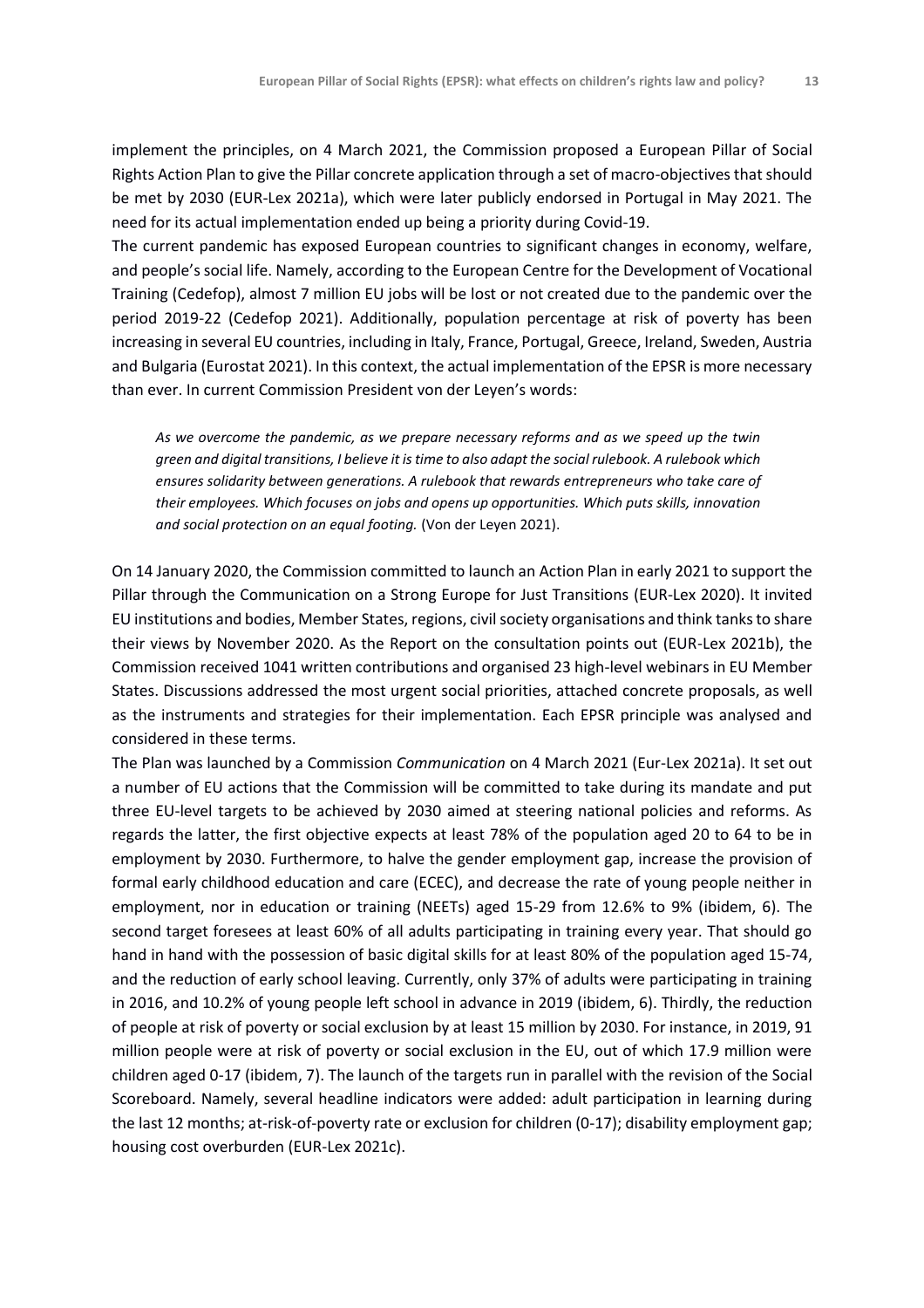Beyond that, the Plan defined some goals and the specific steps to be taken to reach them. Concretely, the creation of job opportunities in the real economy; the evolution of work standards; the improvement of occupational safety and health standards; the protection of labour mobility; investing in skills and education; promoting health and ensuring care. For example, in the case of jobs' creation, the Commission committed to review the Quality Framework for Traineeships; update the Industrial Strategy for Europe; adopt an Action Plan on the Social Economy; evaluate the Support to mitigate Unemployment Risks in an Emergency (SURE) by 2022. Furthermore, it encouraged MS to design packages to promote Effective Active Support to Employment (EASE) and reinforce the Youth Guarantee (EUR-Lex 2021a, 11). Nevertheless, what is important to remember is that the Action Plan is similar to the EPSR in terms of legal nature and distribution of competences. In fact, it was released under the form of a Communication, which, under article 295 TFEU, is not binding. Therefore, the steps the Commission will undertake are programmatic promises that lie on probability. Moreover, the concept of subsidiarity is still very present. As the Plan affirms in reference to the three headline targets, "the majority of the instruments for achieving them are competence of the Member States" (EUR-Lex 2021a, 6). In this sense, the Commission encourages MS to plan a variety of actions and implement EU instruments and suggestions to bring the goal closer – but there is no certainty MS will do so. Considering the need for a strong national commitment in lack of binding decisions, the Commission launched the Porto Social Summit in May 2021. EU leaders, institutions, social partners and civil society organizations met in Portugal to reinforce their adherence to the three headline targets proposed by the Action Plan. They furthermore called on the European Council to endorse the three goals, and on MS to set appropriate national targets (Presidency of the Council of the EU 2021). Doubts remain on MS capacity of implementation and, as a consequence, on the concrete impact of the EPSR and its Action Plan on EU social acquis and national social policy. Section 4 will analyse the significance of the two initiatives for minors' rights on the EU and national level.

#### **4. Children's rights law and policy: the role of the EPSR**

European children's rights law is focused on primary sources of law, as well as key policy documents, guidelines or other soft-law instruments. The former lie on treaties, conventions, secondary legislation and case law introduced by the Council of Europe (CoE) and the EU (European Union Agency for Fundamental Rights and Council of Europe 2015). Although there is no single and common definition of *child* in EU law, the reference is usually made to article 1 of the Convention on the Rights of the Child (CRC) (United Nations 1989), which establishes that "a child means every human being below the age of eighteen years" (ibidem, 2). Overall, the EU moved from a sectoral approach to a recent more coherent body of law and instruments. In fact, children's rights were initially developed in relation to specific blocks, *i.e.* the free movement of persons, while now build on three building stocks: the Charter of Fundamental Rights, the EU Treaties and the two overarching Commission Communications, namely the 2006 Communication, Towards an EU Strategy on the rights of the child, and the 2011 EU Agenda for the rights of the child (European Parliamentary Research Service 2019). Generally, the EU does not have competence in the area of fundamental rights, including children's rights protection (EUR-Lex 1996). However, article 6 TEU establishes that the EU must respect fundamental rights, including children's ones, which does not only imply a duty to avoid violating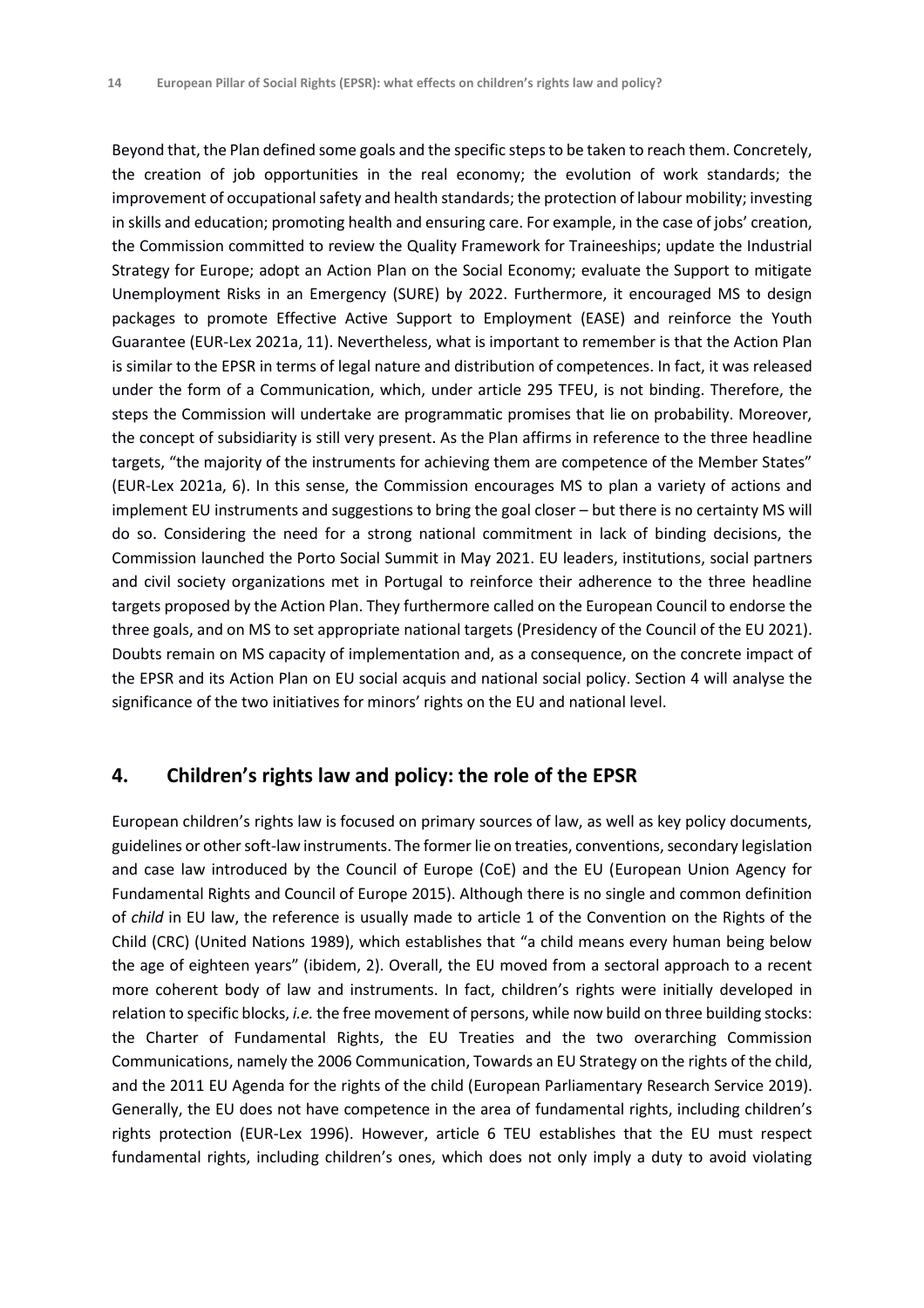them, but also to take action to implement them within the powers and limits set by the Treaties (article 153 TFEU), namely conferral and subsidiarity (article 5 TEU).

In 1989, the CRC was the first international instrument to explicitly recognise children as human beings with innate rights. It was ratified by 197 countries, including EU MS, and it is now considered the "landmark treaty on children's rights, outlining universal standards for the care, treatment, survival, development, protection and participation of all children" (European Parliamentary Research Service 2019, 1). While this was not the case for the 1992 *Treaty of Maastricht*, which only generally referred to fundamental rights, the 2000 *European Charter of Fundamental Rights* gave a significant boost to EU children law. In particular, article 24 states

*1. Children shall have the right to such protection and care as is necessary for their well-being. They may express their views freely. Such views shall be taken into consideration on matters which concern them in accordance with their age and maturity. 2. In all actions relating to children, whether taken by public authorities or private institutions, the child's best interests must be a primary consideration. 3. Every child shall have the right to maintain on a regular basis a personal relationship and direct contact with both his or her parents, unless that is contrary to his or her interests.* (EUR-Lex 2012c, 9).

Additionally, article 14 recognizes the right to education of children, article 21 prohibits any discrimination based on age, while article 32 prohibits child labour and requires the protection of young people at work. The 2007 Treaty of Lisbon not only gave the Charter the same legal status as the Treaties, but also made the respect for fundamental rights as EU core value (article 2 TEU) and explicitly introduced the objective to protect children's rights both in its internal and external policy (article 3 TEU).

In 2006, the Commission launched the Communication Towards an *EU strategy on the Rights of the Child* (EUR-Lex 2006), which was an important step for the homogenisation of minors' body of EU law. It firstly acknowledged the need for concrete measures by EU institutions, and secondly established some specific objectives, such as "mainstreaming children's rights in EU actions" (ibidem, 8), which is the process that ensures that

*[…] all internal and external EU policies respect children's rights in accordance with the principles of EU law, and that they are fully compatible with the principles and provisions of the UNCRC and other international instruments* (EUR-Lex 2006, 8)

To this end, the Commission published in 2011 the *EU Agenda for the rights of the child* (EUR-Lex 2011), which was aimed at promoting a minors' law perspective in all relevant policy fields. Four priority areas were identified, namely child-friendly justice, vulnerable categories of children, minors in the European external action and child participation. That through cooperation with the relevant stakeholders, evidence-based policy making and children's rights protection's prioritization. In 2013, the Commission further adopted the Recommendation *Investing in children: breaking the cycle of disadvantage* (EUR-Lex 2013), which had the goal to "organise and implement policies to address child poverty and social exclusion, promoting children's well-being, through multi-dimensional strategies" (EUR-Lex 2013, 2). In particular, it identified three pillars: *i. access to adequate resources*, meaning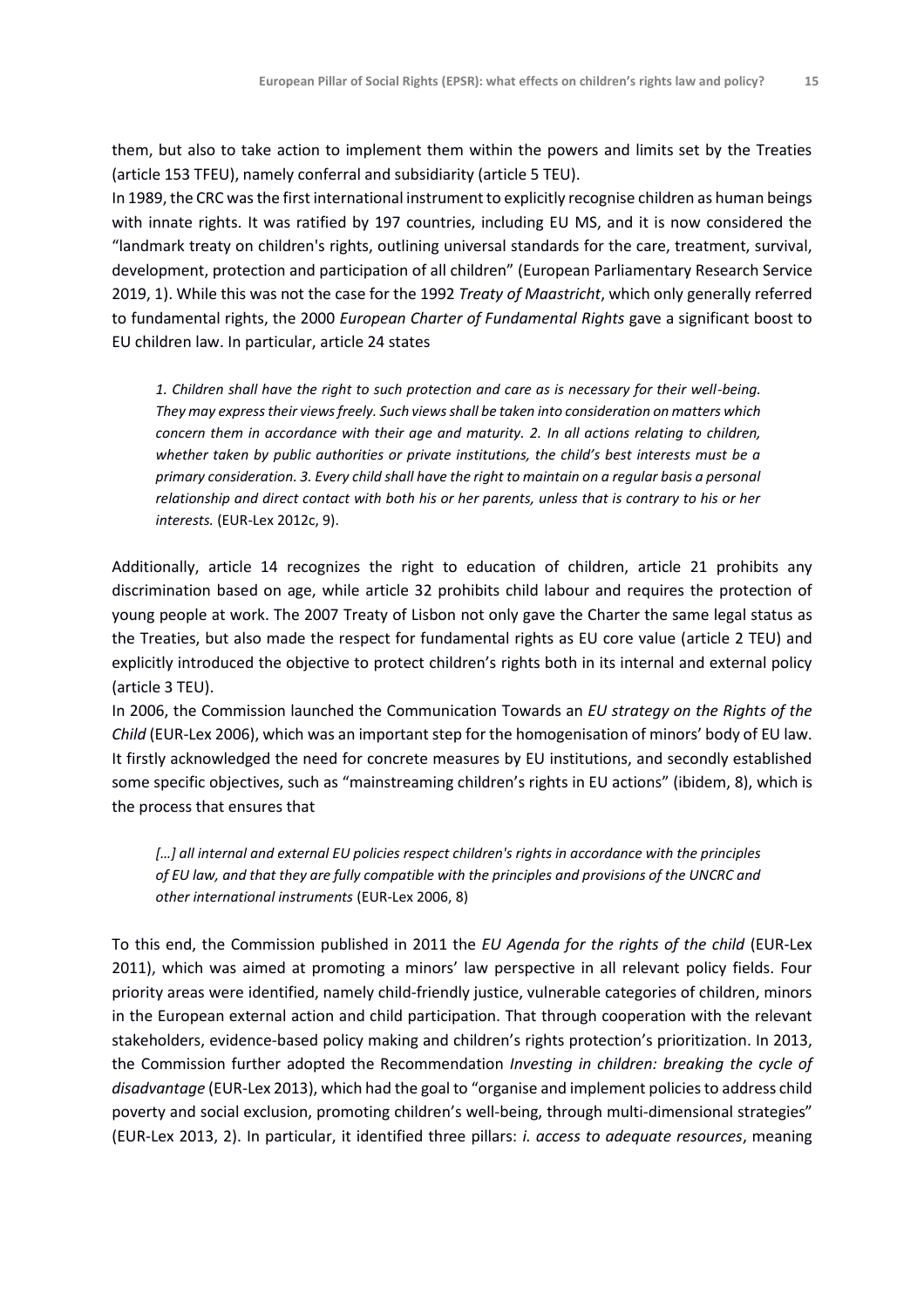supporting parents' employment and ensure the family adequate standards of living; *ii. access to affordable services* by reducing inequalities, investing in education, healthcare and housing; *iii. promoting children's right to participate* in play, sport, cultural activities and in decision-making affecting their lives. That through the improvement of multi-level governance, cooperation among relevant actors and the full use of available instruments and funds.

Principle 11 of the EPSR under the chapter on social protection and inclusion explicitly refers to childcare and support to children*,* and provides that

*a. Children have the right to affordable early childhood education and care of good quality; b. Children have the right to protection from poverty. Children from disadvantaged backgrounds have the right to specific measures to enhance equal opportunities.* (EUR-Lex 2017b, 14).

While paragraph *a.* does not concretely add new material, paragraph *b.* transforms previous Communications and Recommendations into an operational principle. However, it is the Action Plan that tries to implement it through some programmatic steps to achieve. In particular, the Commission here encourages MS to "provide accessible and affordable education and care to all young children across Europe in line with the *Council Recommendation on High Quality Early Childhood Education and Care Systems*" (EUR-Lex 2021a, 21). It then plans to review and update the 2018 Barcelona targets on early childhood education and care (EUR-Lex 2018). Finally, it projects to propose an EU Strategy on the Rights of the Child and a Council Recommendation establishing the European Child Guarantee*.*  The former was adopted in March 2021 by the von der Leyen Commission and set seven goals that required both EU and country-level action – participation in democratic life, inclusion, combating violence, child-friendly justice, safe internet, protection in external policy, and mainstreaming (EUR-Lex 2021d). Specifically, for the aim of socio-economic inclusion, the Commission proposed the Child Guarantee, which was proposed in in March and adopted by Recommendation in June 2021 (EUR-Lex 2021e) to "prevent and combat social exclusion by guaranteeing access of children in need to a set of key services" (ibidem, 16). Here, the Commission invited MS to firstly identify children in need, and then guarantee for them free access to education, healthcare, housing and nutrition. To those ends, investment is crucial, and should make full use of available investments, including the European Social Fund Plus, the European Regional Development Fund, REACT-EU, Invest-EU, the Recovery and Resilience Facility and the Technical Support Instrument. Cooperation with EU institutions mainly addresses monitoring and mutual learning strategy. On this point, the Action Plan introduced some new headline and secondary indicators, namely "at-risk-of-poverty rate or exclusion for children (0- 17); median at-risk-of-poverty gap; children from age 3 to mandatory primary school age in formal childcare" (EUR-Lex 2021c, 2).

Thus, EU has shared competence in social policy, and usually acts by Recommendations and Communications, which are not binding and are framed on the basis of the subsidiarity principle. Therefore, the question remains on the ability of the EPSR and its Action Plan to concretely have an impact on national policies, including for children's rights. Next paragraph will analyse the effect of latest EU developments in minors' protection policy in a specific country, i.e. Italy.

To understand the impact of the EPSR and its Action Plan on Italian children's rights law and policy, this section will analyse the *5° Piano di azione e di interventi per la tutela dei diritti e lo sviluppo dei soggetti in età evolutiva* (5th Action and intervention plan for the protection of rights and the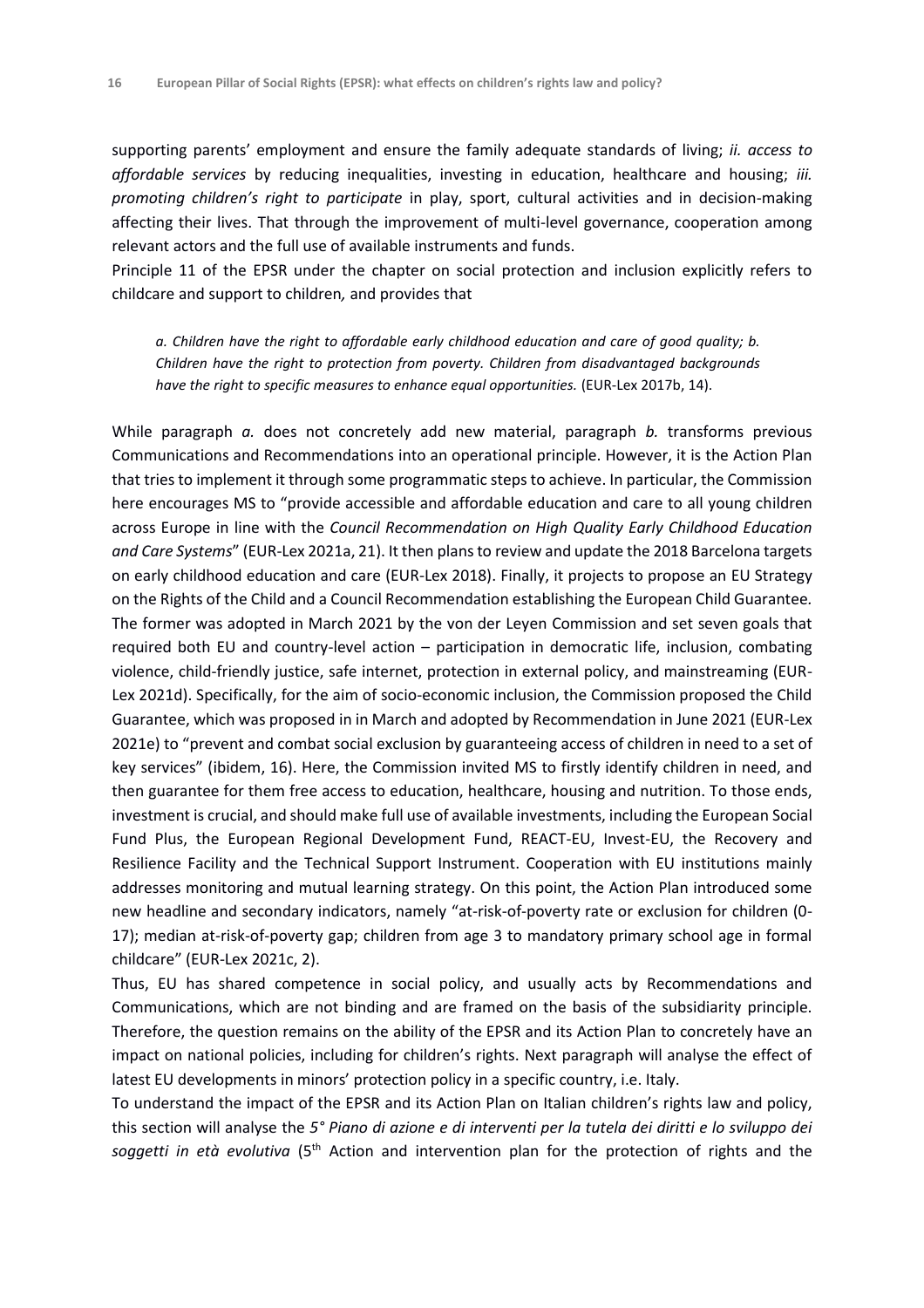development of subjects in developmental age), which was published in May 2021 by the Department for family policy of the Presidency of the Council of Ministers (Presidenza del Consiglio dei ministri 2021). The Plan is published each five years, and for that reason it will be additionally compared to the one previously adopted in 2016 in order to observe whether there has been an evolution in policy terms. As clarified by the introduction, by *impact* it is here meant the evolutionary effect – whose direction and intensity is to be assessed – of EU social policy, particularly the EPSR, on Italian minors' law and policy. That can be in terms of agenda, law or policy-instruments harmonization among the EU and national level.

| <b>Policy-Area</b> | <b>Objectives</b>                                                                                                                               | <b>Actions</b>                                                                                                                                                                        |
|--------------------|-------------------------------------------------------------------------------------------------------------------------------------------------|---------------------------------------------------------------------------------------------------------------------------------------------------------------------------------------|
| <b>Education</b>   | - Right to education<br>Mental and physical health                                                                                              | - Increasing 0-6 school offer<br>- Increasing mental-support services<br>- Reinforcing cyberbullying-contrast activities<br>- Education on sexuality and gender                       |
| <b>Inclusion</b>   | - Reducing minors' poverty<br>- Equality of opportunities<br>- Equal access to services<br>Protection from violence<br>$\overline{\phantom{0}}$ | - Revision of anti-poverty measures for children<br>- Extension of school lunch service<br>- Incentives for digitalization<br>- Intervention against abuse<br>- Monitoring activities |
| <b>Empowerment</b> | - Participation for children                                                                                                                    | - Ideate, implement and monitor new forms of active<br>participation                                                                                                                  |

**Table 2.** Main points from the 5<sup>th</sup> Italian Action and intervention plan for the protection of rights and the development of subjects in developmental age

Source: Authors' elaboration from the 5° Italian Action Plan [<https://bit.ly/3ru6Bap>](https://bit.ly/3ru6Bap)

First of all, the 5<sup>th</sup> Italian Plan for children indicates both the 2021-2024 EU Strategy on the Rights of the Child and the Child Guarantee as integral parts of its legal reference framework (ibidem, 19-22). The Italian *Osservatorio per l'infanzia e l'adolescenza* (Observatory for childhood and adolescence) carries out monitoring activities on the national and local level on the basis of EU and international principles – namely the CRC. Although there is no direct reference to the EPSR and its Action Plan, the Strategy and the Guarantee are however two initiatives that directly derive from them. In terms of content, the Plan defines three macro-areas that are in line with EU agenda: education, inclusion and empowerment policies. Each area has some sub-categories and at least ten actions to implement in order to obtain the goal. In their turn, each action has a general and specific objective, it defines the actors to be involved, the instruments and resources to be used, the time-period and some indicators to assess the input, process and output*.* Concrete actuators usually are on the local level, which are invested, *inter alia*, of the funds coming from the EU – especially Next Generation Funds. Overall, the strategy follows EU guidelines and is focused on the implementation of nursery schools on the territory, especially in the South; the revision of the instruments employed to combat child poverty and exclusion, especially through the extension of school hours and incentives for digitalization; greater intervention against child-violence, both physically and online; the fostering of democratic participation of children; the increase of monitoring activities. Compared to the 4<sup>th</sup> Plan published in 2016, the former lacks a clear reference to the EU framework – which was however in progress at the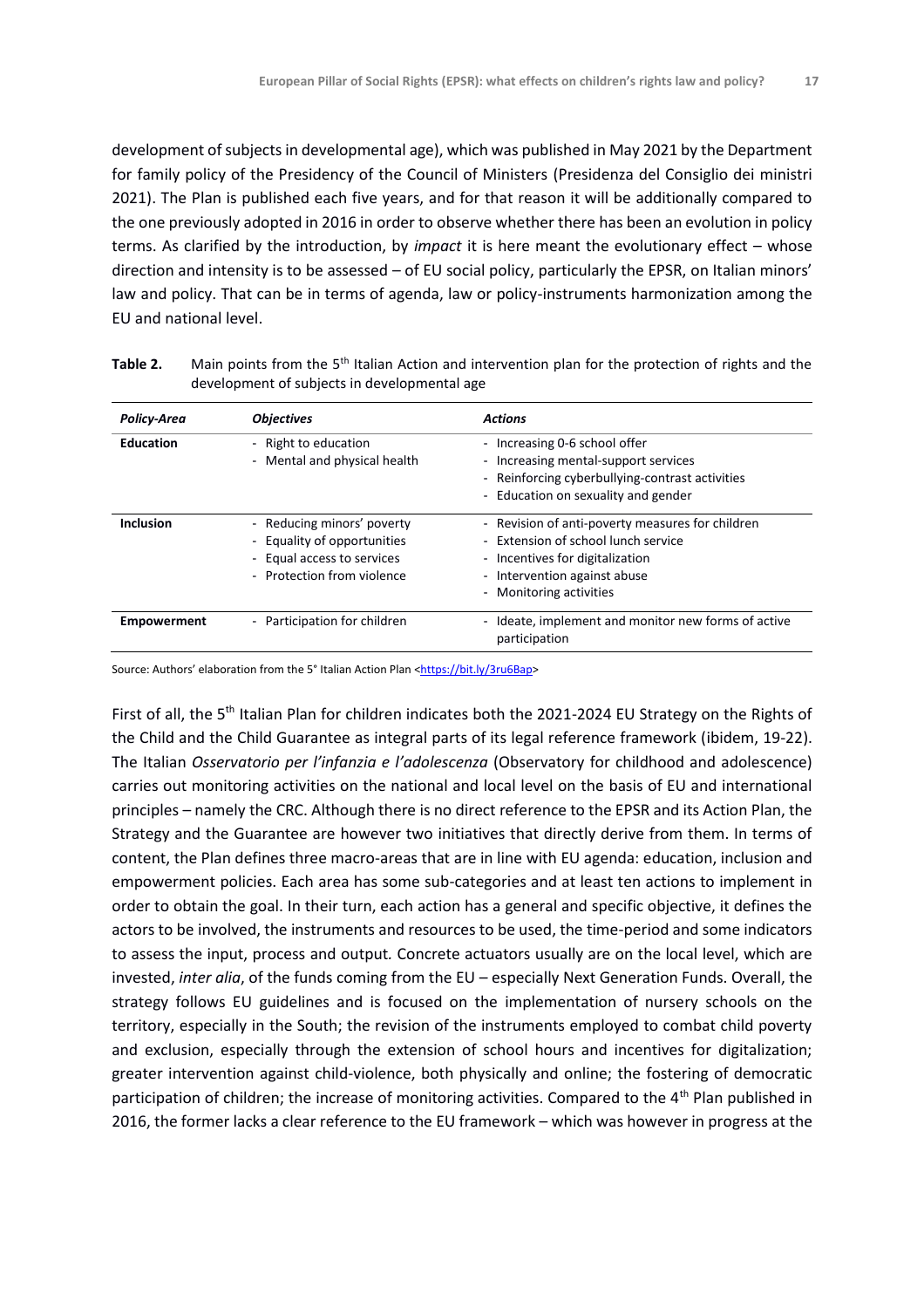time. Furthermore, the Plan only present four objectives, *i.e.* anti-poverty measures, better quality education, inclusion and support for parenting. Indicators and EU resources are generally absent. Overall, despite the EPSR and its Action Plan being soft-law instruments, it can be seen in the Italian case that, at least in agenda-setting terms, the two initiatives have had an impact on the definition of national strategies. That is true for the principles and contents adopted, as well as the methodology based on monitoring and the use of EU funds. However, future research should observe whether national institutions are capable of translating macro-objectives and plans into reality, which still is a responsibility and primary competence of national institutions, and especially local in the Italian case.

#### **5. Concluding remarks**

This working paper has examined the meaning and impact of both the EPSR and its Action Plan on the EU and national legislation since 2017. Section 2 has provided an overview of EU social policy evolution, and has identified four different phases: in the first period (1951-1992), some initial steps were taken towards employment protection, although social issues were not at the centre of the debate. They became relevant starting from 1992, when criticism on the unbalance between monetary union and social policy in the Maastricht Treaty gave rise to a new age of revival and employment promotion (1992-2005). This phase reached its peak in 1997 with the Amsterdam Treaty, which inserted a Social Protocol in TEU, thereby making social rights and duties binding for MS. Acknowledging the limits of hard law, in 2000 the Lisbon Strategy inaugurated a new mode of soft and multi-level governance based on the Open Method of Coordination, whose implementation has not been generally accomplished among MS. A more difficult decade for EU social policy began in 2005 with the enlargement to Central Eastern countries, which was followed by the 2008 financial and the 2010 sovereign debt crisis – giving rise to a phase of austerity that consistently damaged social standards in Europe, especially in most fragile areas. The later questioning of *austeritarianism* and the rising popularity of left-wing parties in 2013 finally gave rise to a new period for EU social policy which was crowned in 2017 through the adoption of the EPSR. The latter was the result of an unprecedented consultation among social partners. Over 2,500 participants in over 60 meetings were involved, and included citizens, Member States, EU institutions, social partners, civil society groups and the European research community, as well as IOs.

Section 3 has shed light on the legal nature and implementeability of the two initiatives. Namely, the instruments employed for their adoption – Recommendation, Interinstitutional Proclamation and Commitment – are non-binding and exercise little power on MS. Moreover, the role of the Union is almost obscured and overshadowed by the subsidiarity principle and the primary responsibility of MS. Both the employment of soft-law rather than hard-law measures and the unbalanced interpretation of subsidiarity in favour of MS were strong and undiscussed points coming from public consultation. Therefore, although a major edge could have been attached to the Pillar - based on EU competences on the matter - the burden of political unwillingness towards EU *intrusion* in national social affairs has partially arrested the *impetus* started with the Juncker Commission in 2014.

Section 4 has examined the concrete impact of the EPSR and its Action Plan on children's rights law and policy at the EU and national level – taking into account the case of Italy. What emerges from the analysis is that the European acquis for minors is based on three blocks, namely the Charter of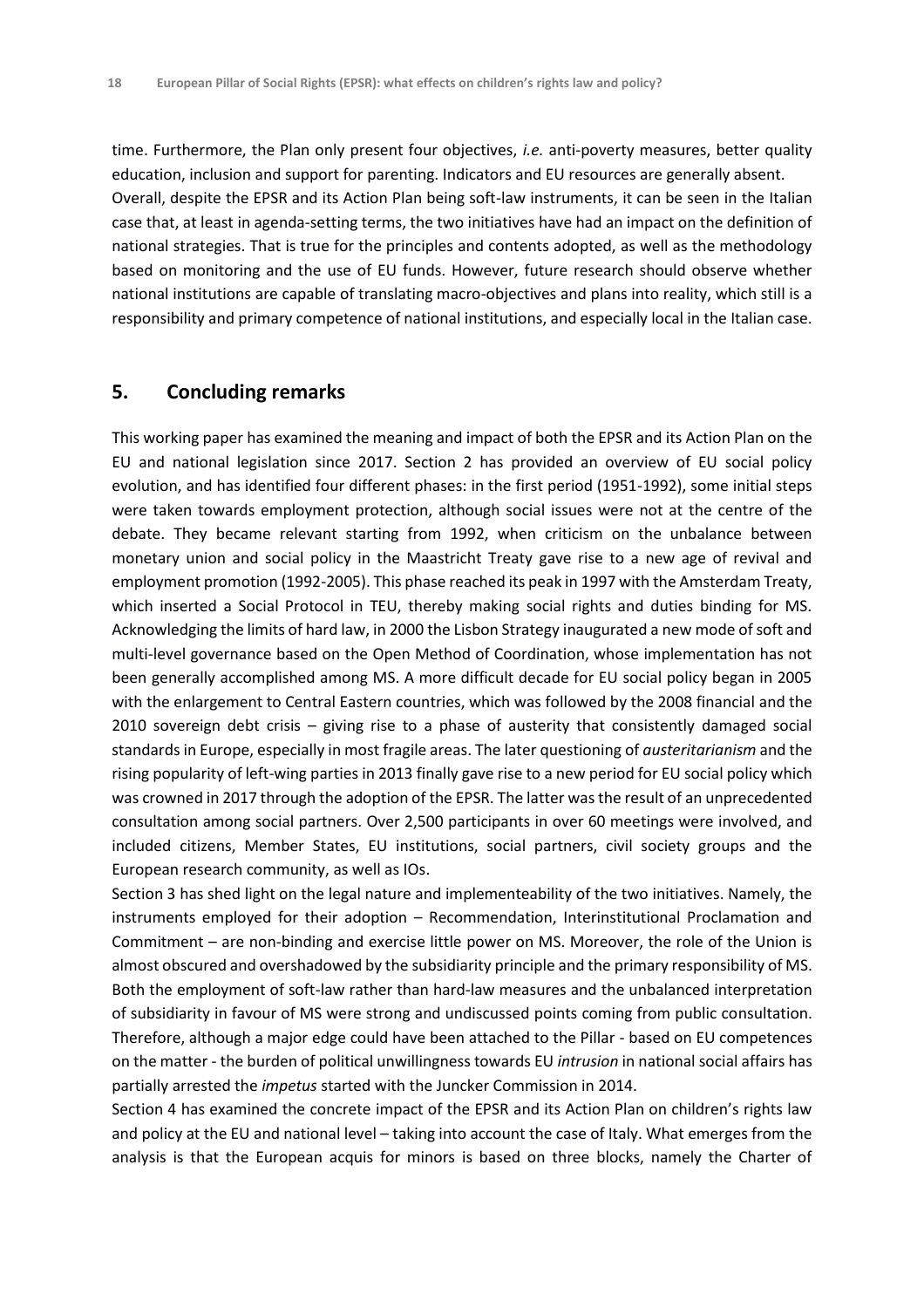Fundamental Rights, the EU Treaties and two Commission Communications – the 2006 Towards an EU Strategy on the rights of the child, and the 2011 EU Agenda for the rights of the child. The EPSR has not concretely added much new, while the Action Plan has boosted the process towards the 2021 EU Strategy on the Rights of the Child and the European Child Guarantee. In Italy, the *5° Piano di azione e di interventi per la tutela dei diritti e lo sviluppo dei soggetti in età evolutiva* does not explicitly refer to the EPSR, but it nonetheless cites the 2021 Strategy and Youth Guarantee as the legal reference framework. Therefore, at least in agenda-setting terms, it seems that the initiatives have had an impact on national policymaking, although it is still soon to affirm with certainty whether policyobjectives will be translated into concrete actions and results.

Overall, the EU social policy appears to be a controversial field, with MS and several social partners showing reluctance to a major role for the Union in their public affairs. However, the 2008 financial crisis and Covid-19 have probably contributed to a change of attitude, and there is currently a more open approach towards a multi-level sharing of competences. Despite this, the way towards a Social EU still seems a long way off, and the EPSR and its Plan are still soft-law instruments excessively relying on the subsidiarity principle. The legitimate question is whether these initiatives, being as they are, can have a concrete impact on EU and MS law. It has been discovered that, in the case of children's rights, they pushed for a slight evolution on the EU level, while Italy only implemented them in terms of agenda-setting. Much has still to be done in order to grant social rights to all, regardless of origin, age and gender. The EU has been trying to row in this direction, but some more courageous steps need to be taken, especially thanks a more proactive attitude from MS in the sharing of their competences in the field.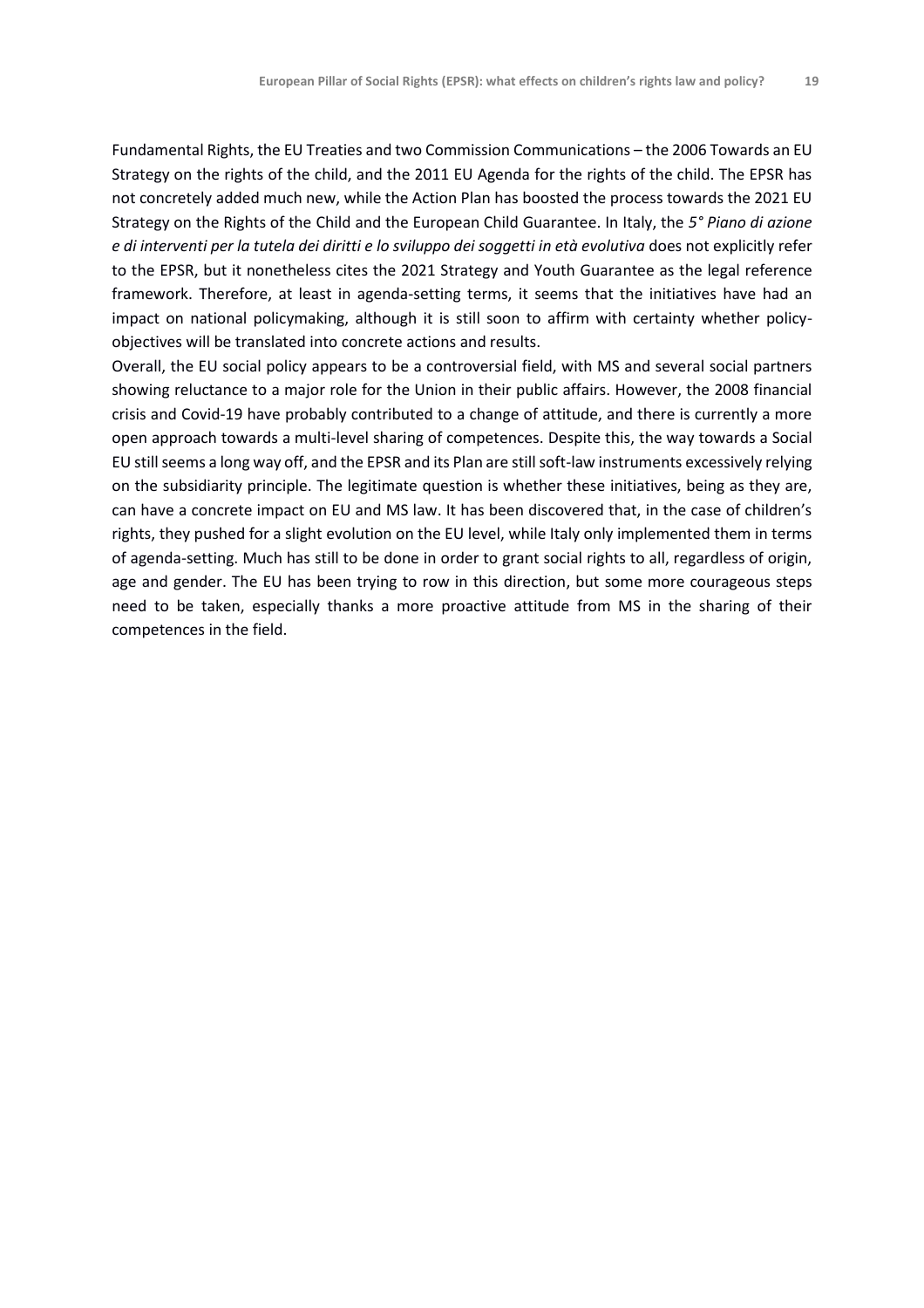#### **References**

- Baeten R. (2003), Health care on the European political agenda, in Degryse C., Pochet P. (eds.), *Social developments in the European Union 2002*, Brussels, ETUI, pp.145-176 [<https://bit.ly/3o8zxBp>](https://bit.ly/3o8zxBp)
- Begg I. (2008), Governance for sustainable development, in Degryse C., Pochet P. (eds.), *Social developments in the European Union 2007. Ninth annual report*, Brussels, ETUI-REHS, pp.39-57 [<https://bit.ly/3ochRVL>](https://bit.ly/3ochRVL)
- Bonotti M., Zech S.T. (2021), The Human, Economic, Social, and Political Costs of Covid-19, in Bonotti M., Zech S.T. (eds.), *Recovering Civility during COVID-19*, London, Palgrave Macmillan, pp.1-36
- Cedefop (2021), Coronavirus impact on jobs in EU sectors and occupations. A skills forecast analysis, *News Headlines*, 10 March [<https://bit.ly/3lIqhUr>](https://bit.ly/3lIqhUr)
- Citi M., Rhodes M. (2006), New Modes of Governance in the European Union. A Critical Survey and Analysis', in Jørgensen K.E., Pollack M., Rosamond B. (eds.), *Handbook of European Union Politics,* London, Sage Publications, pp.463-482
- Crespy A. (2020), Why EU action on minimum wages is so controversial yet so necessary*, Social Europe*, 20 February [<https://bit.ly/303EjYq>](https://bit.ly/303EjYq)
- CVCE (2013), Statement from the Paris Summit (19 to 21 October 1972), cvce.eu [<https://bit.ly/3DW6Y0F>](https://bit.ly/3DW6Y0F)
- Degryse C. (2012), *The new European economic governance*, Working Paper n.14, Brussels, ETUI [<https://bit.ly/2ZZsfHN>](https://bit.ly/2ZZsfHN)
- Degryse C., Pochet P. (2012), Worrying trends in the new European governance, in Natali D., Vanhercke B. (eds.), *Social developments in the European Union 2011*, Brussels, ETUI-OSE, pp. 81-107 [<https://bit.ly/3CVpZzZ>](https://bit.ly/3CVpZzZ)
- European Commission (2021), *Employment and Social Developments in Europe. Towards a strong social Europe in the aftermath of the COVID-19 crisis: Reducing disparities and addressing distributional impacts*, Luxembourg, Publications Office of the European Union
- European Commission (1990), *Community Charter of the Fundamental Social Rights of Workers*, Luxembourg, Office for Official Publications of the European Communities
- European Union Agency for Fundamental Rights, Council of Europe (2015), *Handbook on European law relating to the rights of the child*, Luxembourg, Publications Office of the European Union [<https://bit.ly/3o4JEIF>](https://bit.ly/3o4JEIF)
- Eurostat (2021), *Early estimates of income and poverty in 2020* [<https://bit.ly/3D7lJg8>](https://bit.ly/3D7lJg8)
- Finn C., Vaughan B. (2010), *Perspectives on the Evolution of European Social Policy*, Background Paper n.4, Dublin, National Economic & Social [<https://bit.ly/3kgPwMS>](https://bit.ly/3kgPwMS)
- Ghailani D. (2009), The Rüffert and Luxembourg cases. Is the European social dimension in retreat?, in Degryse C. (ed.), *Social developments in the European Union 2008. Tenth annual report*, Brussels, ETUI-OSE, pp.205-222
- Hyman R. (2015), Austeritarianism in Europe. What options for resistance?, in Natali D., Vanhercke B. (eds.), *Social policy in the European Union. State of play 2015*, Brussels, ETUI- OSE, pp.97-127 [<https://bit.ly/3H49hB1>](https://bit.ly/3H49hB1)
- Juncker J.C. (2015), *State of the Union 2015. Time for Honesty, Unity and Solidarity*, Speech, Strasbourg, 9 September [<https://bit.ly/3d6EYvy>](https://bit.ly/3d6EYvy)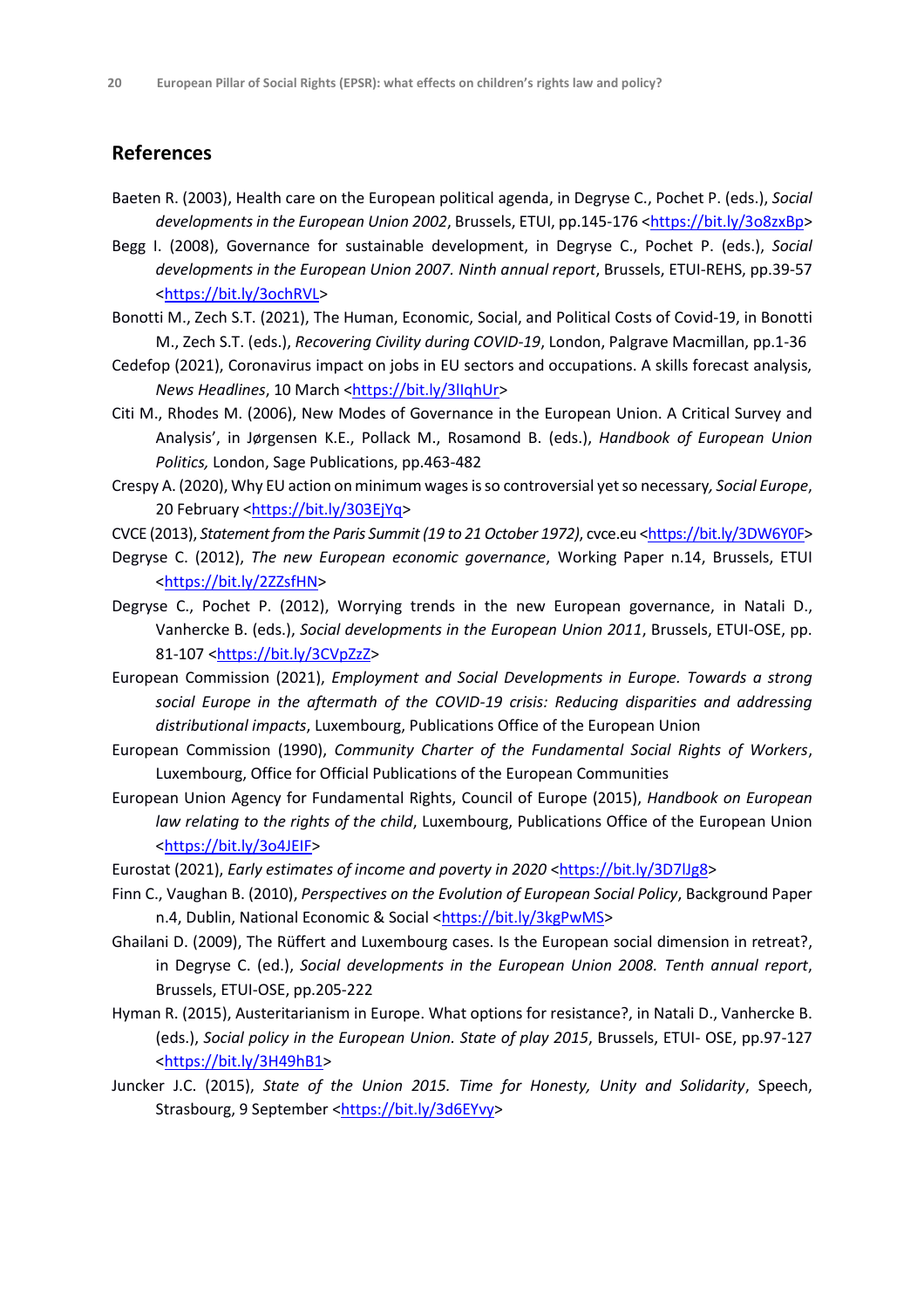- Juncker J.C. (2014), *A New Start for Europe. My Agenda for Jobs, Growth, Fairness and Democratic Change. Political Guidelines for the next European Commission. Opening Statement in the European Parliament Plenary Session*, Strasbourg, 15 July 2014
- Juncker J.C., Tusk D., Dijsselbloem J., Draghi D., Schulz M. (2017), *Completing Europe's Economic and Monetary Union, Brussels, European Commission [<https://bit.ly/3rmQ1sX>](https://bit.ly/3rmQ1sX)*
- Leibfried S. (2005), Social Policy. Left to the Judges and the Markets?, in Wallace H., Wallace W., Pollack M.A. (eds.), *Policy-Making in the European Union. Fifth Edition,* Oxford, Oxford University Press, pp.243-278
- Milanovic B. (2012), *Global Income Inequality by the Numbers. In History and Now,* Policy Research Working Paper n.6259, Washington DC, Word Bank [<https://bit.ly/30efM3k>](https://bit.ly/30efM3k)
- Natali D. (2012), *Future prospects. Has the European Social Model really 'gone'?*, in Natali D., Vanhercke B. (eds.), *Social developments in the European Union 2011*, Brussels, ETUI-OSE, pp.237-249 [<https://bit.ly/302GbkV>](https://bit.ly/302GbkV)
- Nolan A. (ed.) (2014), *Economic and Social Rights after the Global Financial Crisis*, Cambridge, Cambridge University Press
- Pochet P. (2020), Twenty years of the publication 'Social policy in the European Union'. What have we learned?, in Vanhercke B., Ghailani D., Spasova S., Pochet P. (2020), *Social policy in the European Union 1999-2019. The long and winding road*, Brussels, ETUI-OSE, pp.13-35 [<https://bit.ly/3bRSKSo>](https://bit.ly/3bRSKSo)
- Portuguese Presidency of the Council of the EU (2021), Porto Social Commitment, *2021 Portugal.eu*, Porto, 7 May [<https://bit.ly/3d5hbfK>](https://bit.ly/3d5hbfK)
- Presidenza del Consiglio dei ministri (2021), *5°Piano di azione e di interventi per la tutela dei diritti e lo sviluppo dei soggetti in età evolutiva. Educazione, equità, empowerment*, Roma, Dipartimento per le politiche della famiglia - Presidenza del Consiglio dei ministri [<https://bit.ly/3ru6Bap>](https://bit.ly/3ru6Bap)
- Rasnača Z. (2017), (Any) relevance of the European Pillar of Social Rights for EU law?, *European Law Blog*, 17 November [<https://bit.ly/2YsuLpJ>](https://bit.ly/2YsuLpJ)
- Vanhercke B. (2011), Is the 'social dimension of Europe 2020' an oxymoron?, in Degryse C., Natali D. (eds.), *Social developments in the European Union 2010. Twelfth annual report*, Brussels, ETUI-OSE, pp.141-174 [<https://bit.ly/3o2Iz2I>](https://bit.ly/3o2Iz2I)
- Von der Leyen (2021), *Speech by President von der Leyen at the European Parliament Plenary on the inauguration of the new President of the United States and the current political situation*, Brussels, 20 January [<https://bit.ly/3d5YKr8>](https://bit.ly/3d5YKr8)

#### *Legal documents*

- EUR-Lex (1951), *Treaty establishing the European Coal and Steel Community*, Document 11951K/TXT [<https://bit.ly/3CAyfo4>](https://bit.ly/3CAyfo4)
- EUR-Lex (1957), *Treaty establishing the European Economic Community*, Document 11957E/TXT [<https://bit.ly/2ZuAlbE>](https://bit.ly/2ZuAlbE)
- EUR-Lex (1975), *Council Directive 75/117/EEC of 10 February 1975 on the approximation of the laws of the Member States relating to the application of the principle of equal pay for men and*  women, Document 31975L0117 [<https://bit.ly/30WDB0h>](https://bit.ly/30WDB0h)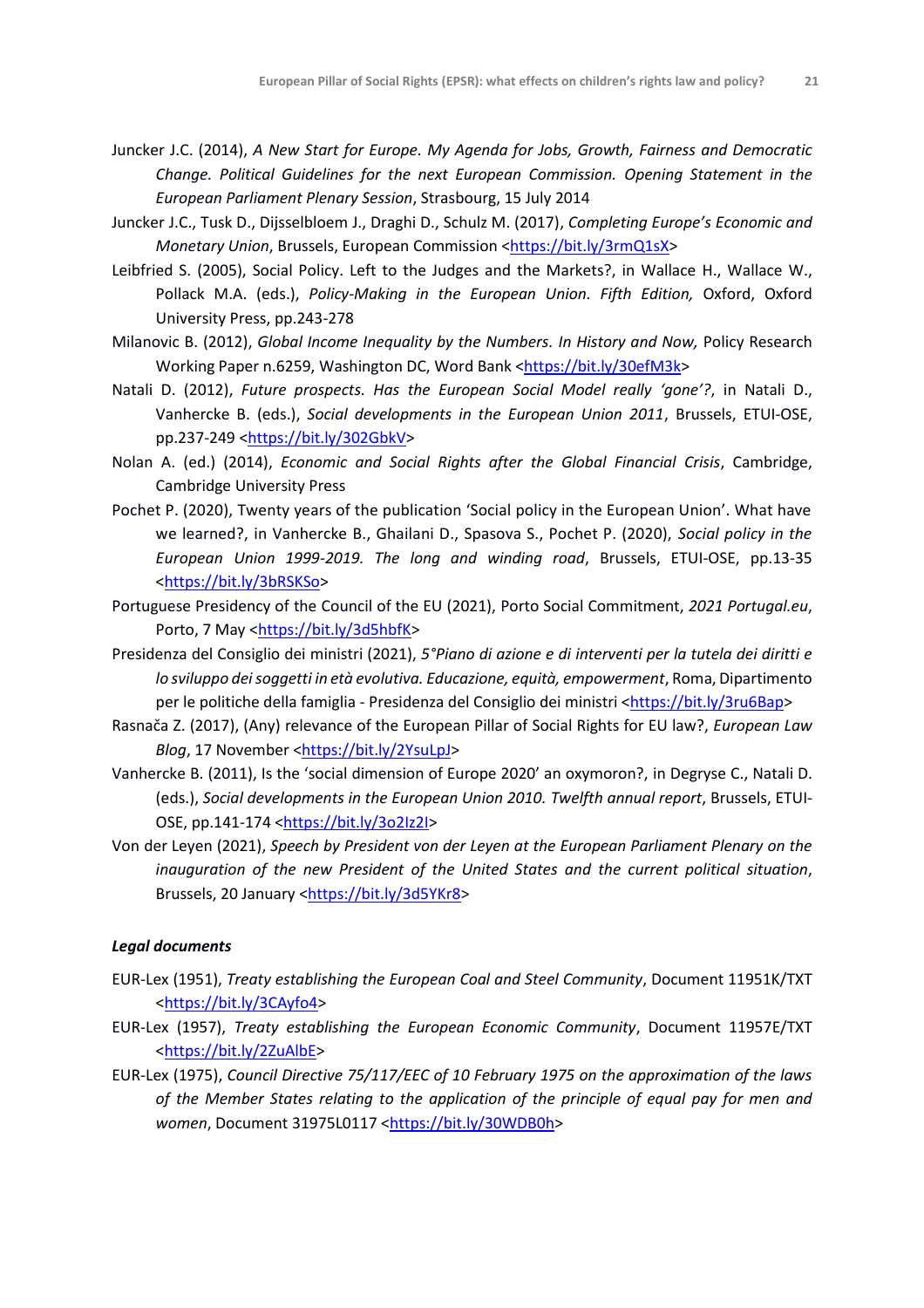- EUR-Lex (1976), *Council Directive 76/207/EEC of 9 February 1976 on the implementation of the principle of equal treatment for men and women as regards access to employment, vocational training and promotion, and working conditions*, Document 31976L0207 [<https://bit.ly/3HYpJDi>](https://bit.ly/3HYpJDi)
- EUR-Lex (1989), *Council Directive 89/391/EEC of 12 June 1989 on the introduction of measures to encourage improvements in the safety and health of workers at work*, Document 31989L0391 [<https://bit.ly/3p3GcNM>](https://bit.ly/3p3GcNM)
- European Union (1989), *Treaty on European Union*, Official Journal of the European Communities, C 191/35, 29 July 1989 [<https://bit.ly/3CZyvwZ>](https://bit.ly/3CZyvwZ)
- United Nations (1989), *Convention on the Rights of the Child* [<https://bit.ly/3o8uUbN>](https://bit.ly/3o8uUbN)
- EUR-Lex (1992), *Treaty on European Union*, Document 11992M/TXT [<https://bit.ly/3G9ogbs>](https://bit.ly/3G9ogbs)
- EUR-Lex (1996), *Opinion of the Court of 28 March 1996. Accession by the Community to the European Convention for the Protection of Human Rights and Fundamental Freedoms. Opinion 2/94. European Court Reports 1996 I-01759*, Document 61994CV0002 [<https://bit.ly/31xTPgg>](https://bit.ly/31xTPgg)
- EUR-Lex (1997a), *The birth of the European Employment Strategy: the Luxembourg process (November 1997)* [<https://bit.ly/3xPcG2a>](https://bit.ly/3xPcG2a)
- EUR-Lex (1997b), *Treaty of Amsterdam amending the Treaty on European Union, the Treaties establishing the European Communities and certain related acts,* Document 11997D/TXT [<https://bit.ly/3IV0y4T>](https://bit.ly/3IV0y4T)
- EUR-Lex (2006), *Communication from the Commission - Towards an EU strategy on the rights of the*  child, Document 52006DC0367 [<https://bit.ly/3xNFbNG>](https://bit.ly/3xNFbNG)
- EUR-Lex (2011), *Communication from the Commission to the European Parliament, the Council, the European Economic and Social Committee and the Committee of the Regions an EU Agenda for the Rights of the Child*, Document 52011DC0060 [<https://bit.ly/32JUI5J>](https://bit.ly/32JUI5J)
- EUR-Lex (2012a), *Consolidated version of the Treaty on European Union*, Document 12012M/TXT [<https://bit.ly/3o4T7jk>](https://bit.ly/3o4T7jk)
- EUR-Lex (2012b), *Consolidated version of the Treaty on the Functioning of the European Union*, Document 12012E/TXT [<https://bit.ly/3o9u66I>](https://bit.ly/3o9u66I)
- EUR-Lex (2012c), *Charter of Fundamental Rights of the European Union*, Document 12012P/TXT [<https://bit.ly/3oiffXx>](https://bit.ly/3oiffXx)
- EUR-Lex (2013), *Commission Recommendation of 20 February 2013 Investing in children. Breaking the cycle of disadvantage*, Document 32013H0112 [<https://bit.ly/3lrkAdh>](https://bit.ly/3lrkAdh)
- EUR-Lex (2016), *Communication from the Commission to the European Parliament, the Council, the European Economic and Social Committee and the Committee of the Regions. Launching a consultation on a*  European Pillar of Social Rights, Document 52016DC0127 [<https://bit.ly/3pZMgar>](https://bit.ly/3pZMgar)
- EUR-Lex (2017a), *Communication from the Commission to the European Parliament, the Council, the European Economic and Social Committee and the Committee of the Regions. Establishing A European Pillar of Social Rights*, Document 52017DC0250 [<https://bit.ly/3xF7XjF>](https://bit.ly/3xF7XjF)
- EUR-Lex (2017b), *Interinstitutional Proclamation on the European Pillar of Social Rights*, Document 32017C1213(01) [<https://bit.ly/3I6oSjW>](https://bit.ly/3I6oSjW)
- EUR-Lex (2017c), *Commission staff working document. Report of the public consultation. Accompanying the document. Communication from the Commission to the European Parliament, the Council, the European Economic and Social Committee and the Committee of the Regions. Establishing a European Pillar of Social Rights*, Document 52017SC0206 [<https://bit.ly/31hqK8N>](https://bit.ly/31hqK8N)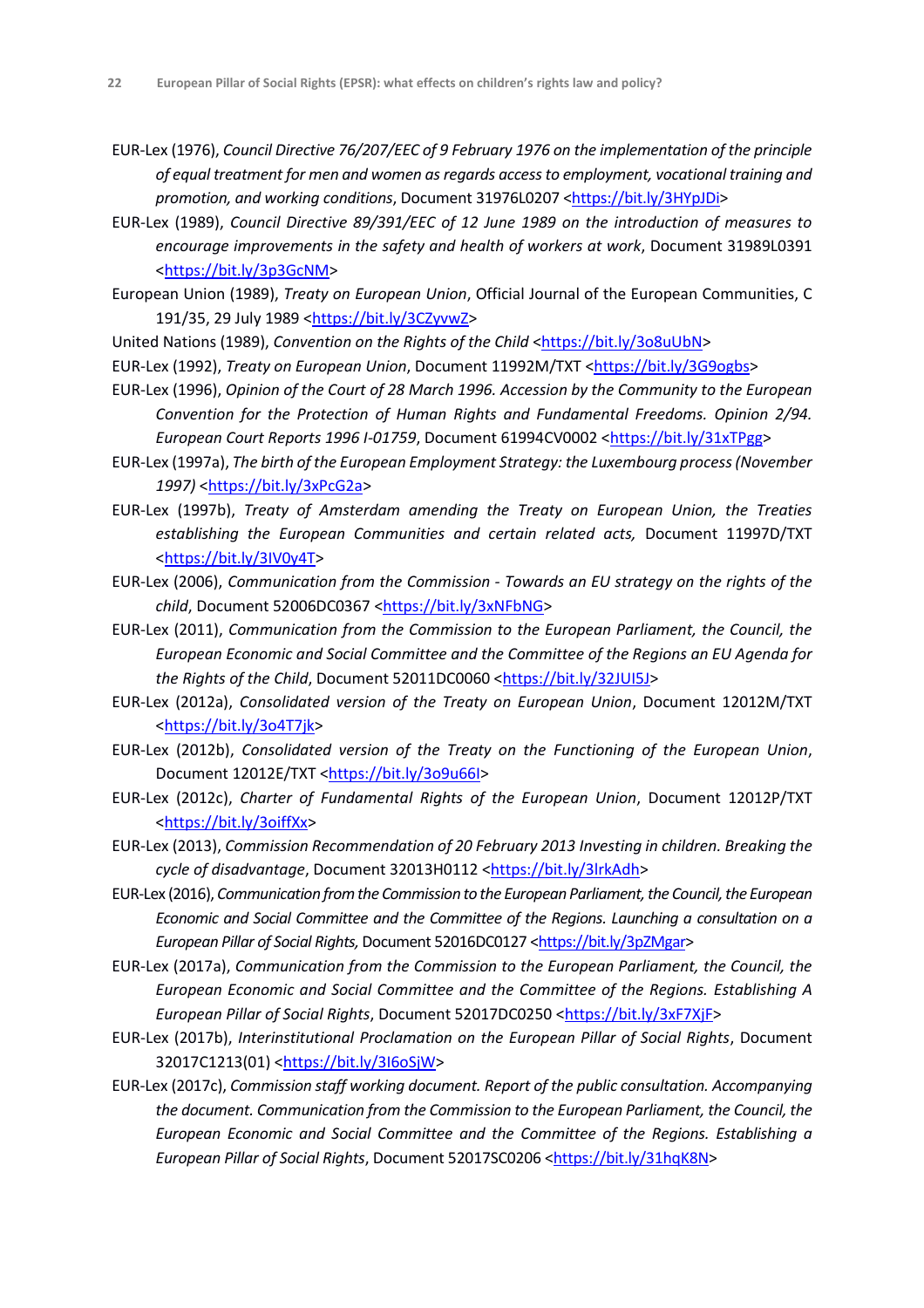- EUR-Lex (2018), *Report from the Commission to the European Parliament, the Council, the European Economic and Social Committee and the Committee of the Regions on the development of childcare facilities for young children with a view to increase female labour participation, strike a work-life balance for working parents and bring about sustainable and inclusive growth in Europe (the "Barcelona objectives")*, Document 52018DC0273 [<https://bit.ly/3ryHpPW>](https://bit.ly/3ryHpPW)
- European Parliamentary Research Service (2019), *Children's rights in the EU Marking 30 years of the UN Convention on the Rights of the Child, PE 644.175 [<https://bit.ly/3yyX57y>](https://bit.ly/3yyX57y)*
- EUR-Lex (2020), *Communication from the Commission to the European Parliament, the Council, the European Economic and Social Committee and the Committee of the Regions, A strong social Europe for just transitions*, Document 52020DC0014 [<https://bit.ly/3I53ADf>](https://bit.ly/3I53ADf)
- EUR-Lex (2021a), *Communication from the Commission to the European Parliament the Council, the European Economic and Social Committee and the Committee of the Regions. The European Pillar of Social Rights Action Plan*, Document 52021DC0102 [<https://bit.ly/3DamaWI>](https://bit.ly/3DamaWI)
- EUR-Lex (2021b), *Commission Staff Working Document*. *Accompanying the Communication from the Commission to the European Parliament, the Council, the European Economic and Social Committee and the Committee of the Regions. The European Pillar of Social Rights Action Plan*. Document 52021SC0046 [<https://bit.ly/3EzfmUa>](https://bit.ly/3EzfmUa)
- EUR-Lex (2021c), *Annexes to the Communication from the Commission to the European Parliament, the Council, the European Economic and Social Committee and the Committee of the Regions. The European Pillar of Social Rights Action Plan*, Document 52021DC0102 [<https://bit.ly/3pn2N83>](https://bit.ly/3pn2N83)
- EUR-Lex (2021d), *Communication from the Commission to the European Parliament, the Council, the European Economic and Social Committee and the Committee of the Regions EU Strategy on the Rights of the Child, Document 52021DC0142 [<https://bit.ly/3dfz6A6>](https://bit.ly/3dfz6A6)*
- EUR-Lex (2021e), *Council Recommendation (EU) 2021/1004 of 14 June 2021 establishing a European Child Guarantee, Document 32021H1004* [<https://bit.ly/3xQC33M>](https://bit.ly/3xQC33M)
- Portuguese Presidency of the Council of the EU (2021), Porto Social Commitment, *2021 Portugal.eu*, Porto, 7 May [<https://bit.ly/3d5hbfK>](https://bit.ly/3d5hbfK)